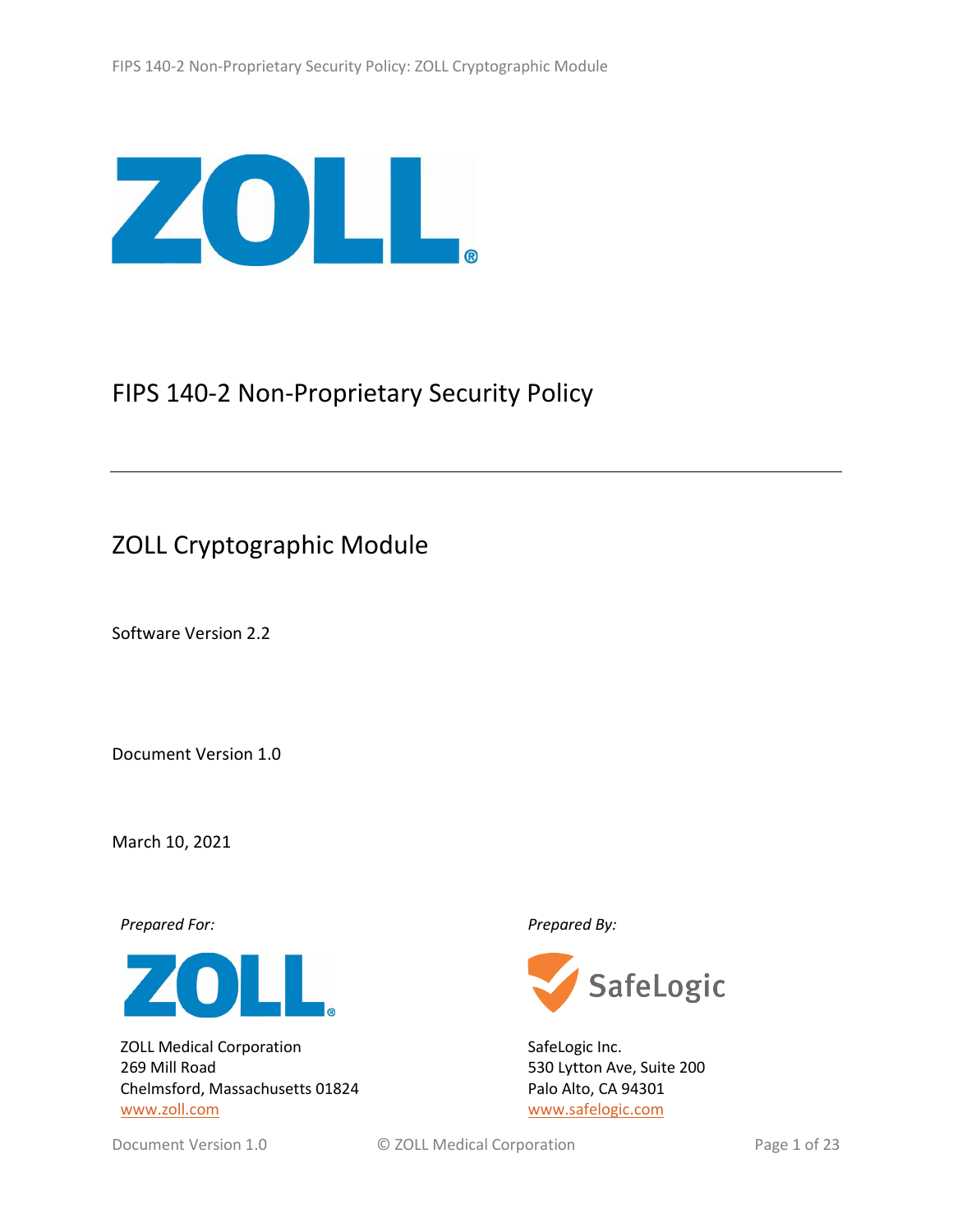# **Overview**

This document provides a non-proprietary FIPS 140-2 Security Policy for the ZOLL Cryptographic Module.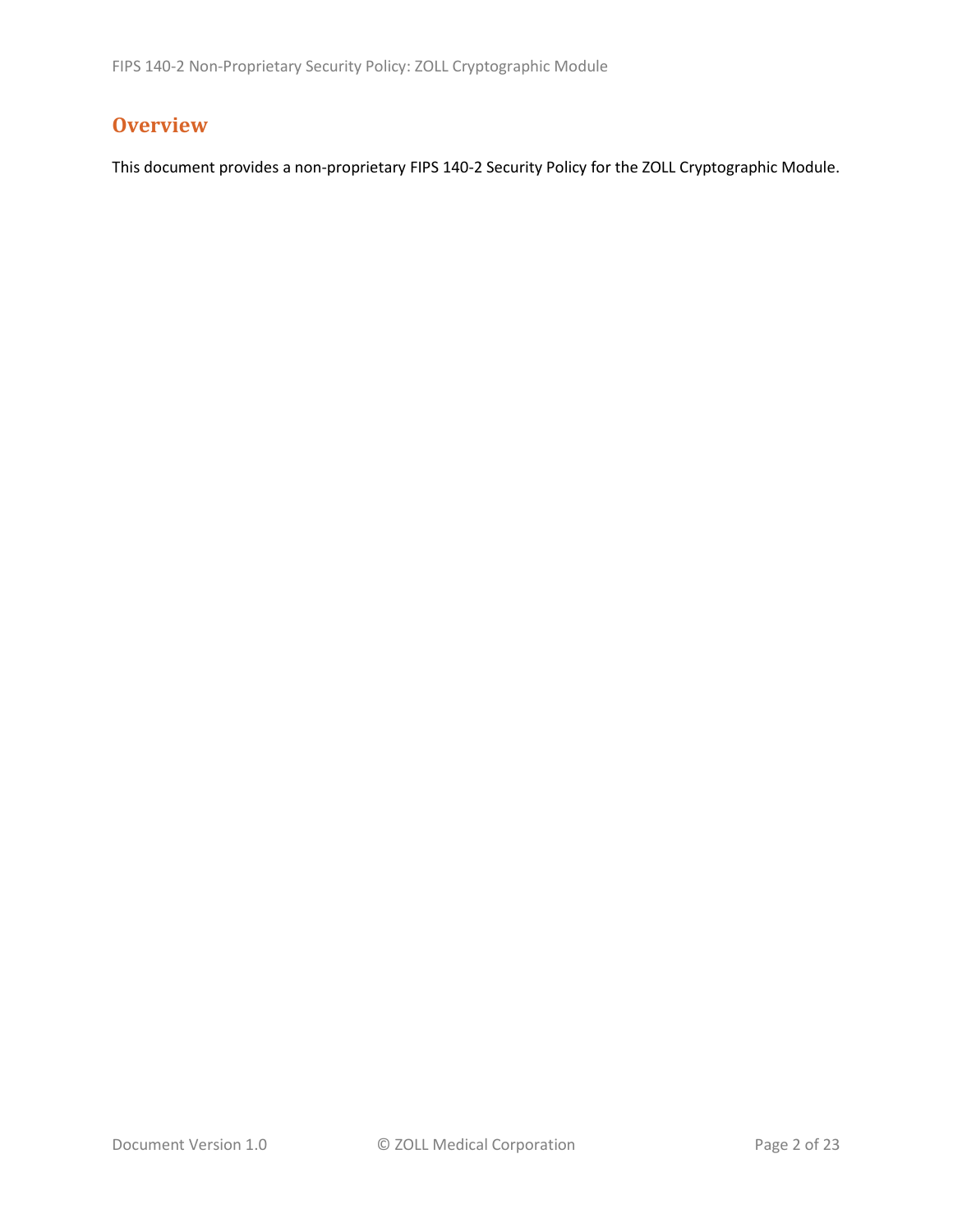# **Table of Contents**

| $\mathbf{1}$ |                  |                                                                                                 |
|--------------|------------------|-------------------------------------------------------------------------------------------------|
|              | 1.1              |                                                                                                 |
|              | 1.2              |                                                                                                 |
|              | 1.3              |                                                                                                 |
|              | 1.4              |                                                                                                 |
|              | 1.5              |                                                                                                 |
| $\mathbf{2}$ |                  |                                                                                                 |
|              | 2.1              |                                                                                                 |
|              | 2.1.1            |                                                                                                 |
|              | 2.1.2            |                                                                                                 |
|              | 2.1.3            |                                                                                                 |
|              | $2.2\phantom{0}$ |                                                                                                 |
|              | 2.3              |                                                                                                 |
|              | 2.3.1            |                                                                                                 |
|              | 2.3.2            |                                                                                                 |
|              | 2.4              |                                                                                                 |
|              | 2.5              |                                                                                                 |
|              | 2.6              |                                                                                                 |
|              | 2.6.1            |                                                                                                 |
|              | 2.6.2            | Key/Critical Security Parameter (CSP) Authorized Access and Use by Role and Service/Function 18 |
|              | 2.6.3            |                                                                                                 |
|              | 2.6.4            |                                                                                                 |
|              | 2.7              |                                                                                                 |
|              | 2.7.1            |                                                                                                 |
|              | 2.7.2            |                                                                                                 |
|              | 2.7.3            |                                                                                                 |
|              | 2.8              |                                                                                                 |
| 3            |                  |                                                                                                 |
|              | 3.1              |                                                                                                 |
|              | 3.1.1            |                                                                                                 |
|              | 3.1.2            |                                                                                                 |
|              | 3.2 <sub>2</sub> |                                                                                                 |
|              | 3.2.1            |                                                                                                 |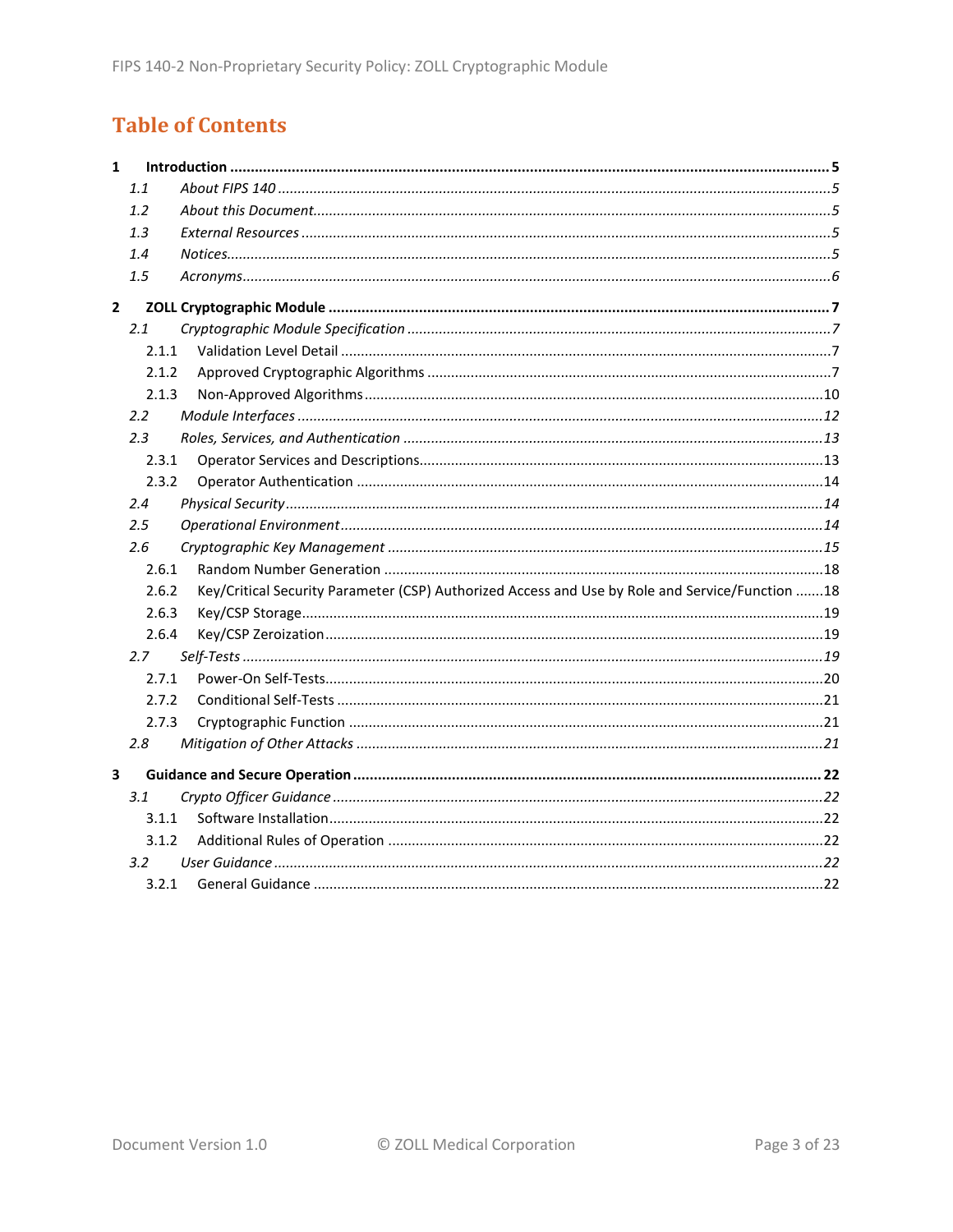# **List of Tables**

# **List of Figures**

|--|--|--|--|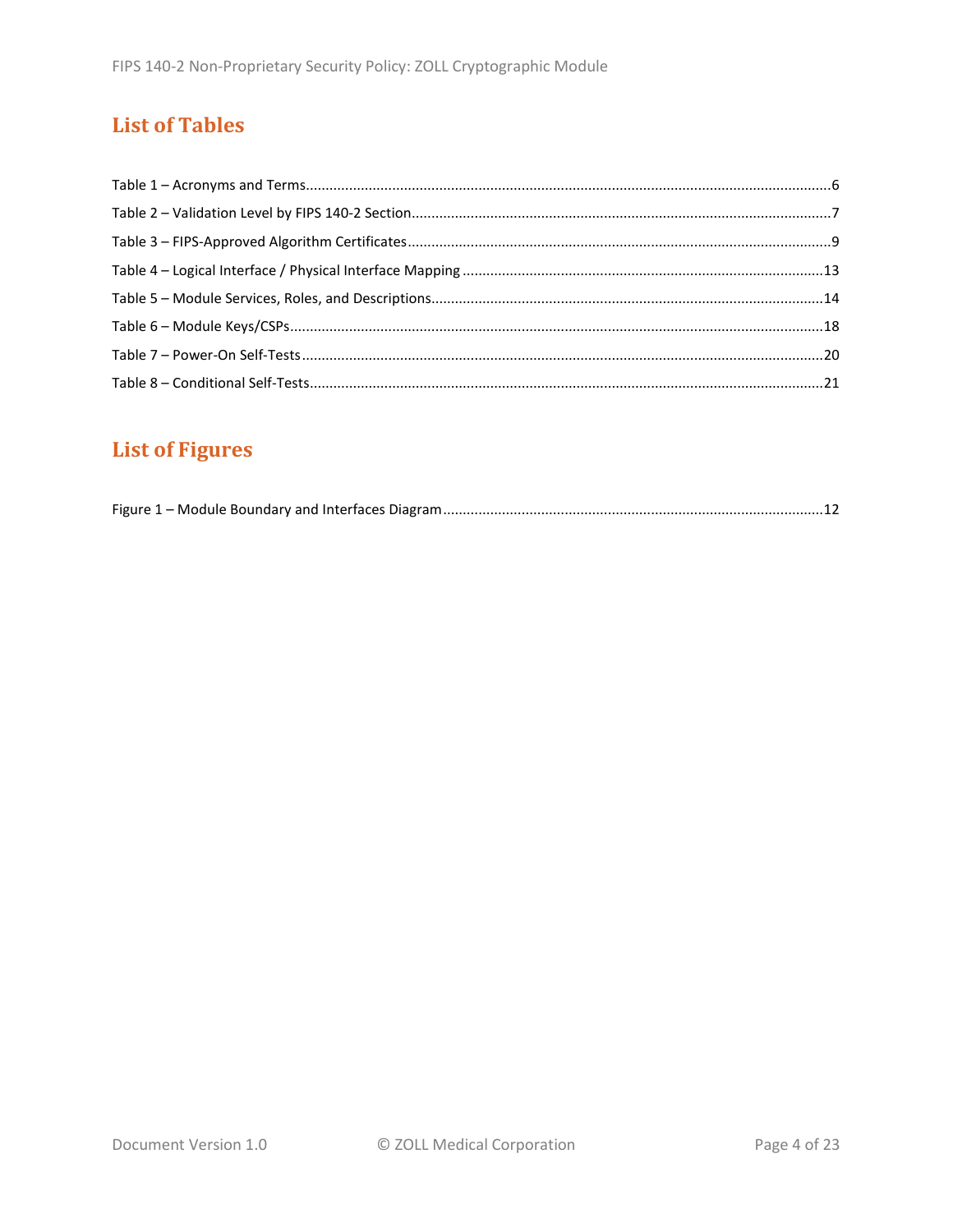# <span id="page-4-0"></span>**1 Introduction**

# <span id="page-4-1"></span>**1.1 About FIPS 140**

Federal Information Processing Standards Publication 140-2 — Security Requirements for Cryptographic Modules specifies requirements for cryptographic modules to be deployed in a Sensitive but Unclassified environment. The National Institute of Standards and Technology (NIST) and Canadian Centre for Cyber Security (CCCS) Cryptographic Module Validation Program (CMVP) run the FIPS 140 program. The NVLAP accredits independent testing labs to perform FIPS 140 testing; the CMVP validates modules meeting FIPS 140 validation. *Validated* is the term given to a module that is documented and tested against the FIPS 140 criteria.

More information is available on the CMVP website at [http://csrc.nist.gov/groups/STM/cmvp/index.html.](http://csrc.nist.gov/groups/STM/cmvp/index.html)

# <span id="page-4-2"></span>**1.2 About this Document**

This non-proprietary Cryptographic Module Security Policy for the ZOLL Cryptographic Module from ZOLL Medical Corporation. ("ZOLL") provides an overview of the product and a high-level description of how it meets the security requirements of FIPS 140-2. This document contains details on the module's cryptographic keys and critical security parameters. This Security Policy concludes with instructions and guidance on running the module in a FIPS 140-2 mode of operation.

The ZOLL Cryptographic Module may also be referred to as the "module" in this document.

## <span id="page-4-3"></span>**1.3 External Resources**

The ZOLL website [\(www.zoll.com\)](http://www.zoll.com/) contains information on ZOLL services and products. The Cryptographic Module Validation Program website contains links to the FIPS 140-2 certificate and ZOLL contact information.

### <span id="page-4-4"></span>**1.4 Notices**

This document may be freely reproduced and distributed in its entirety without modification.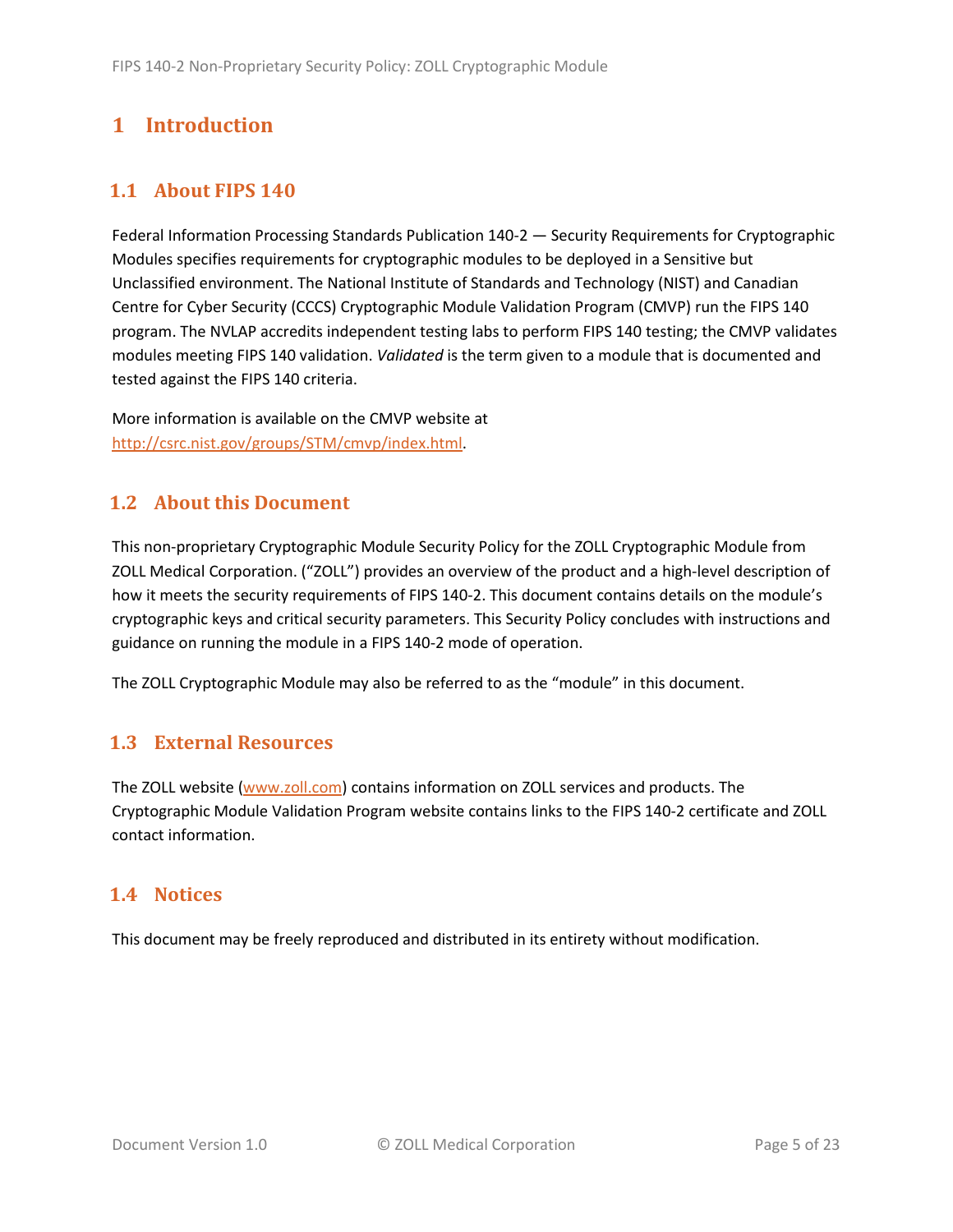# <span id="page-5-0"></span>**1.5 Acronyms**

| <b>Acronym</b> | <b>Term</b>                                    |
|----------------|------------------------------------------------|
| <b>AES</b>     | <b>Advanced Encryption Standard</b>            |
| <b>ANSI</b>    | American National Standards Institute          |
| <b>API</b>     | <b>Application Programming Interface</b>       |
| <b>CMVP</b>    | Cryptographic Module Validation Program        |
| CO             | Crypto Officer                                 |
| CCCS           | Canadian Centre for Cyber Security             |
| <b>CSP</b>     | <b>Critical Security Parameter</b>             |
| <b>DES</b>     | <b>Data Encryption Standard</b>                |
| DH             | Diffie-Hellman                                 |
| <b>DRBG</b>    | Deterministic Random Bit Generator             |
| <b>DSA</b>     | Digital Signature Algorithm                    |
| EC             | <b>Elliptic Curve</b>                          |
| <b>EMC</b>     | Electromagnetic Compatibility                  |
| <b>EMI</b>     | Electromagnetic Interference                   |
| <b>FCC</b>     | <b>Federal Communications Commission</b>       |
| <b>FIPS</b>    | <b>Federal Information Processing Standard</b> |
| <b>GPC</b>     | <b>General Purpose Computer</b>                |
| GUI            | <b>Graphical User Interface</b>                |
| <b>HMAC</b>    | (Keyed-) Hash Message Authentication Code      |
| <b>KAT</b>     | <b>Known Answer Test</b>                       |
| <b>MAC</b>     | <b>Message Authentication Code</b>             |
| <b>MD</b>      | <b>Message Digest</b>                          |
| <b>NIST</b>    | National Institute of Standards and Technology |
| OS             | <b>Operating System</b>                        |
| <b>PKCS</b>    | Public-Key Cryptography Standards              |
| <b>PRNG</b>    | Pseudo Random Number Generator                 |
| <b>PSS</b>     | Probabilistic Signature Scheme                 |
| <b>RNG</b>     | Random Number Generator                        |
| <b>RSA</b>     | Rivest, Shamir, and Adleman                    |
| <b>SHA</b>     | Secure Hash Algorithm                          |
| SSL            | Secure Sockets Layer                           |
| Triple-DES     | Triple Data Encryption Algorithm               |
| <b>TLS</b>     | <b>Transport Layer Security</b>                |
| <b>USB</b>     | <b>Universal Serial Bus</b>                    |

The following table defines acronyms found in this document:

**Table 1 – Acronyms and Terms**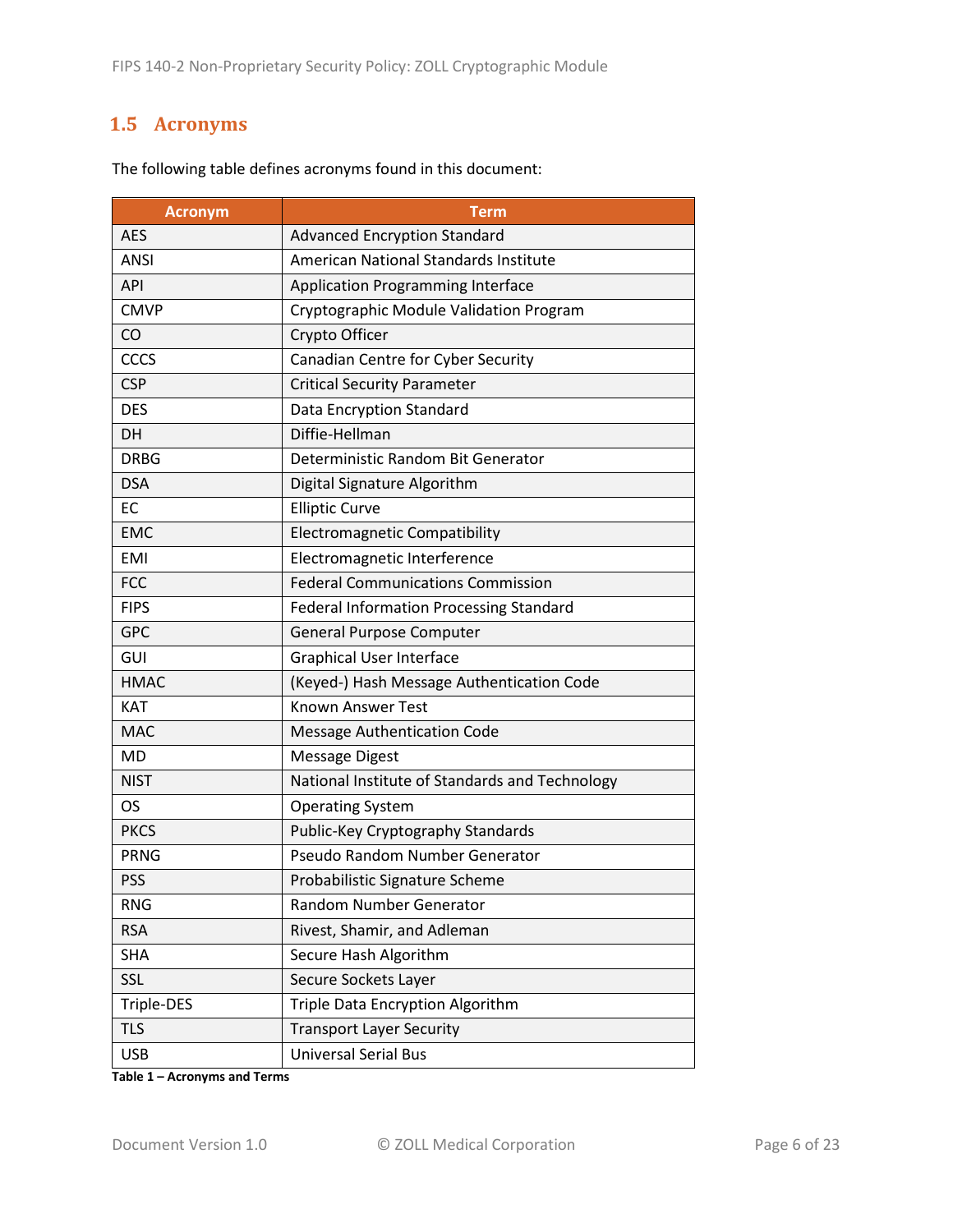# <span id="page-6-0"></span>**2 ZOLL Cryptographic Module**

# <span id="page-6-1"></span>**2.1 Cryptographic Module Specification**

The ZOLL Cryptographic Module provides cryptographic functionality for the R Series product suite.

The module's logical cryptographic boundary is the shared library files and their integrity check HMAC files. The module is a multi-chip standalone embodiment installed on a General Purpose Device.

All operations of the module occur via calls from host applications and their respective internal daemons/processes. As such there are no untrusted services calling the services of the module.

The module supports two modes of operation: Approved and non-Approved. The module will be in the FIPS-approved mode when all power up self-tests have completed successfully, and only Approved algorithms are invoked. See *Approved Cryptographic Algorithms* section below for a list of the supported Approved algorithms and *Non-Approved but Allowed Cryptographic Algorithms* for allowed algorithms. The non-Approved mode is entered when a non-Approved algorithm is invoked. See *Non-Approved Algorithms* for a list of non-Approved algorithms.

### <span id="page-6-2"></span>**2.1.1 Validation Level Detail**

| <b>FIPS 140-2 Section Title</b>                              | <b>Validation Level</b> |
|--------------------------------------------------------------|-------------------------|
| Cryptographic Module Specification                           |                         |
| Cryptographic Module Ports and Interfaces                    | 1                       |
| Roles, Services, and Authentication                          | 1                       |
| <b>Finite State Model</b>                                    | 1                       |
| <b>Physical Security</b>                                     | N/A                     |
| <b>Operational Environment</b>                               | 1                       |
| Cryptographic Key Management                                 | 1                       |
| Electromagnetic Interference / Electromagnetic Compatibility | 1                       |
| Self-Tests                                                   | 1                       |
| Design Assurance                                             | 1                       |
| Mitigation of Other Attacks                                  | N/A                     |

The following table lists the level of validation for each area in FIPS 140-2:

**Table 2 – Validation Level by FIPS 140-2 Section**

### <span id="page-6-3"></span>**2.1.2 Approved Cryptographic Algorithms**

The module's cryptographic algorithm implementations have received the following certificate numbers from the Cryptographic Algorithm Validation Program: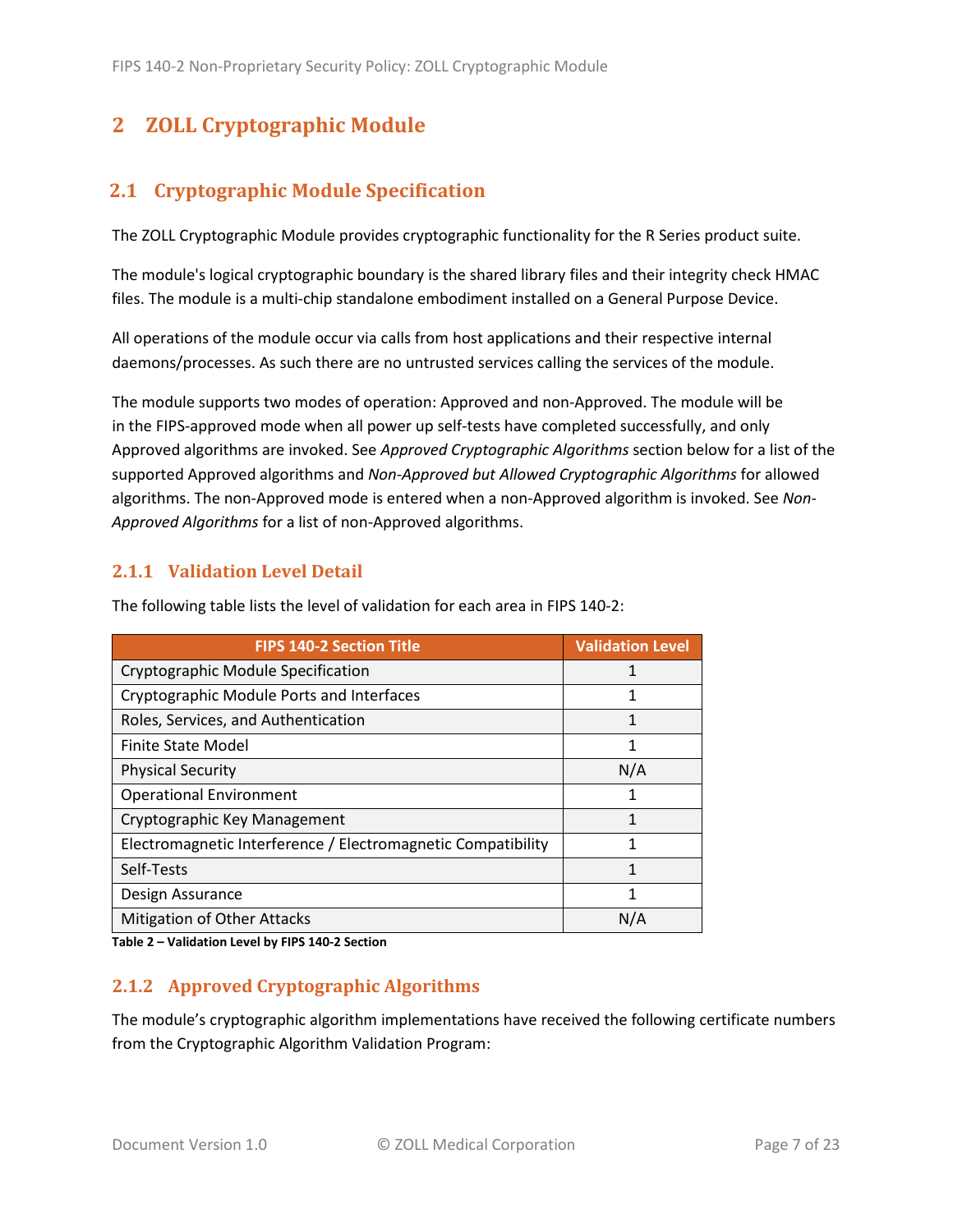| <b>Algorithm</b>                                                                | <b>CAVP Certificate</b> |
|---------------------------------------------------------------------------------|-------------------------|
| <b>AES</b>                                                                      | 4750                    |
| ECB ( $e/d$ ; 128, 192, 256)                                                    |                         |
| CBC (e/d; 128, 192, 256)                                                        |                         |
| CFB1 (e/d; 128, 192, 256)                                                       |                         |
| CFB8 (e/d; 128, 192, 256)                                                       |                         |
| CFB128 (e/d; 128, 192, 256)                                                     |                         |
| OFB (e/d; 128, 192, 256)                                                        |                         |
| CTR (ext only; 128, 192, 256)                                                   |                         |
| <b>CCM</b> (KS: 128, 192, 256)                                                  |                         |
| CMAC (Generation/Verification) (KS: 128, 192, 256)                              |                         |
| <b>GCM</b> (KS: AES_128(e/d), AES_192(e/d), AES_256(e/d))                       |                         |
| HMAC-SHA-1, HMAC-SHA-224, HMAC-SHA-256, HMAC-SHA-384, HMAC-SHA-                 | 3164                    |
| 512                                                                             |                         |
| <b>DSA</b>                                                                      | 1273                    |
| FIPS 186-4                                                                      |                         |
| PQG Gen: 2048 & 3072 (using SHA-2)                                              |                         |
| PQG Ver: 1024, 2048 & 3072 (using SHA-1 and SHA-2)                              |                         |
| Key Pair: 2048-bit & 3072-bit                                                   |                         |
| Sig Gen: 2048-bit & 3072-bit (using SHA-2)                                      |                         |
| Sig Ver: 1024-bit, 2048-bit & 3072-bit (using SHA-1 & SHA-2)                    |                         |
| <b>ECDSA</b>                                                                    | 1185                    |
| FIPS 186-4                                                                      |                         |
| Key Pair Generation: Curves (P-224, P-256, P-384, P-521, K-233, K-283, K-409,   |                         |
| K-571, B-233, B-283, B-409 & B-571)                                             |                         |
| PKV: Curves All P, K & B                                                        |                         |
| Sig Gen: (P-224, P-256, P-384, P-521, K-233, K-283, K-409, K-571, B-233, B-283, |                         |
| B-409 & B-571) (SHA-2)                                                          |                         |
| Sig Ver: Curves (P-192, P224, P-256, P-384, P-521, K-163, K-233, K-283, K-409,  |                         |
| K-571, B-163, B-233, B-283, B-409 & B-571) (using SHA-1 and SHA-2)              |                         |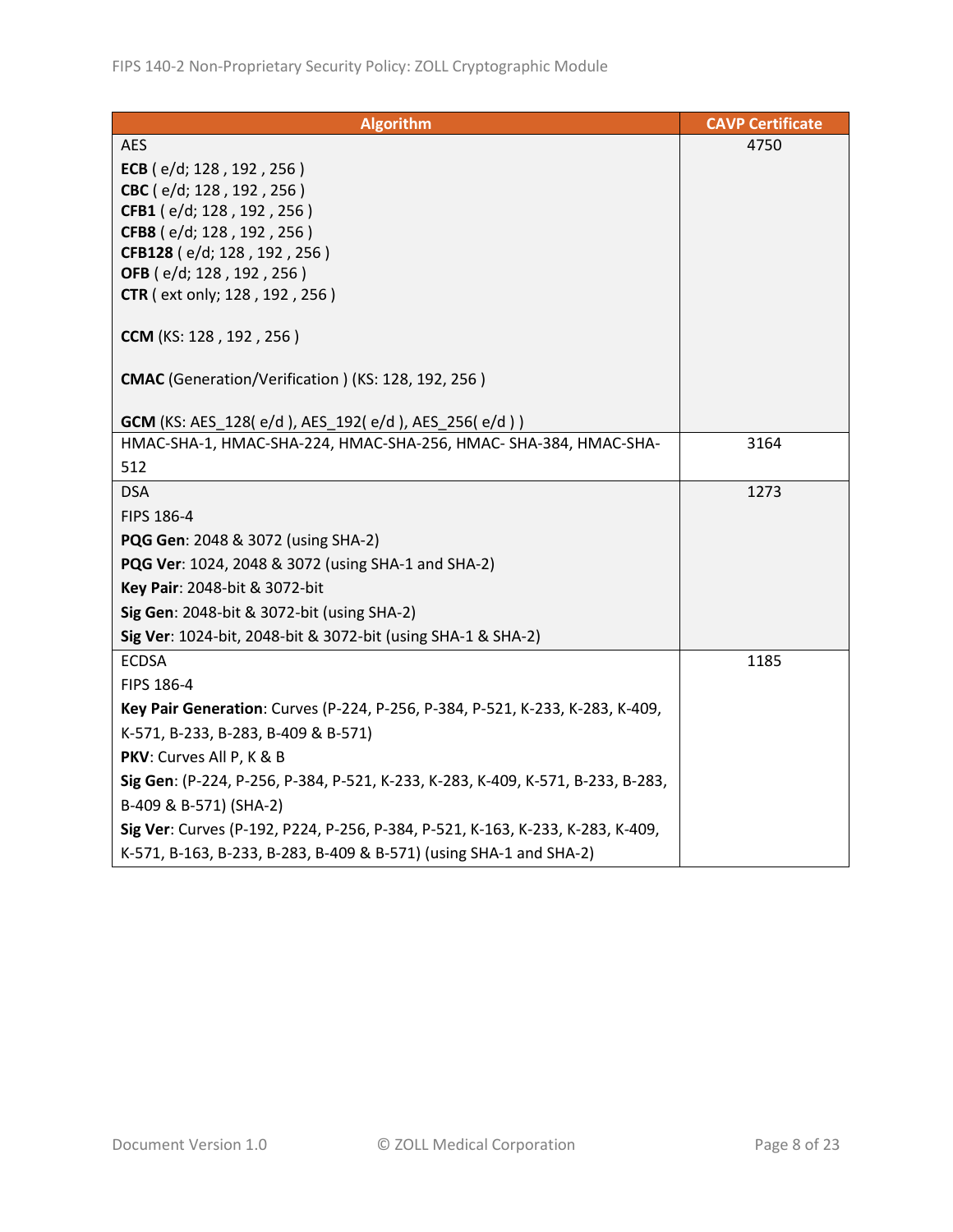| <b>Algorithm</b>                                                          | <b>CAVP Certificate</b> |
|---------------------------------------------------------------------------|-------------------------|
| RSA (X9.31, PKCS #1.5, PSS)                                               | 2594                    |
| <b>FIPS 186-2</b>                                                         |                         |
| <b>ANSIX9.31</b>                                                          |                         |
| Sig Gen: 4096 bit (using SHA-2)                                           |                         |
| Sig Ver: 1024-bit, 1536-bit, 2048-bit, 3072-bit & 4096-bit (any SHA size) |                         |
|                                                                           |                         |
| <b>PKCS1 V15</b>                                                          |                         |
| Sig Gen: 4096-bit (using SHA-2)                                           |                         |
| Sig Ver: 1024-bit, 1536-bit, 2048-bit, 3072-bit & 4096-bit (any SHA size) |                         |
|                                                                           |                         |
| <b>PSS</b>                                                                |                         |
| Sig Gen: 4096-bit (using SHA-2)                                           |                         |
| Sig Ver: 1024-bit, 1536-bit, 2048-bit, 3072-bit & 4096-bit (any SHA size) |                         |
|                                                                           |                         |
| FIPS 186-4                                                                |                         |
| <b>ANSIX9.31</b>                                                          |                         |
| Sig Gen: 2048-bit & 3072-bit (using SHA-2)                                |                         |
| Sig Ver: 1024-bit, 2048-bit, & 3072-bit (any SHA size)                    |                         |
|                                                                           |                         |
| <b>PKCS1 V15</b>                                                          |                         |
| Sig Gen: 2048-bit & 3072-bit (using SHA-2)                                |                         |
| Sig Ver: 1024-bit, 2048-bit, & 3072-bit (any SHA size)                    |                         |
|                                                                           |                         |
| <b>PSS</b>                                                                |                         |
| Sig Gen: 2048-bit & 3072-bit (using SHA-2)                                |                         |
| Sig Ver: 1024-bit, 2048-bit, & 3072-bit (any SHA size)                    |                         |
| SHA-1, SHA-224, SHA-256, SHA-384, SHA-512                                 | 3893                    |
| Triple-DES                                                                | 2524                    |
| TECB(KO 1 e/d, KO 2 d only)                                               |                         |
| TCBC(KO1e/d, KO2donly)                                                    |                         |
| TCFB1(KO1e/d, KO2d only)                                                  |                         |
| TCFB8(KO 1 e/d, KO 2 d only)                                              |                         |
| TCFB64(KO 1 e/d, KO 2 d only)                                             |                         |
| TOFB(KO1e/d, KO2donly)                                                    |                         |
| CMAC(KS: 3-Key; Generation/Verification; Block Size(s): Full / Partial)   |                         |
| SP 800-90A DRBG (Hash_DRBG, HMAC_DRBG, CTR_DRBG)                          | 1631                    |
| <b>CKG</b>                                                                | Vendor Affirmed         |
|                                                                           |                         |

**Table 3 – FIPS-Approved Algorithm Certificates**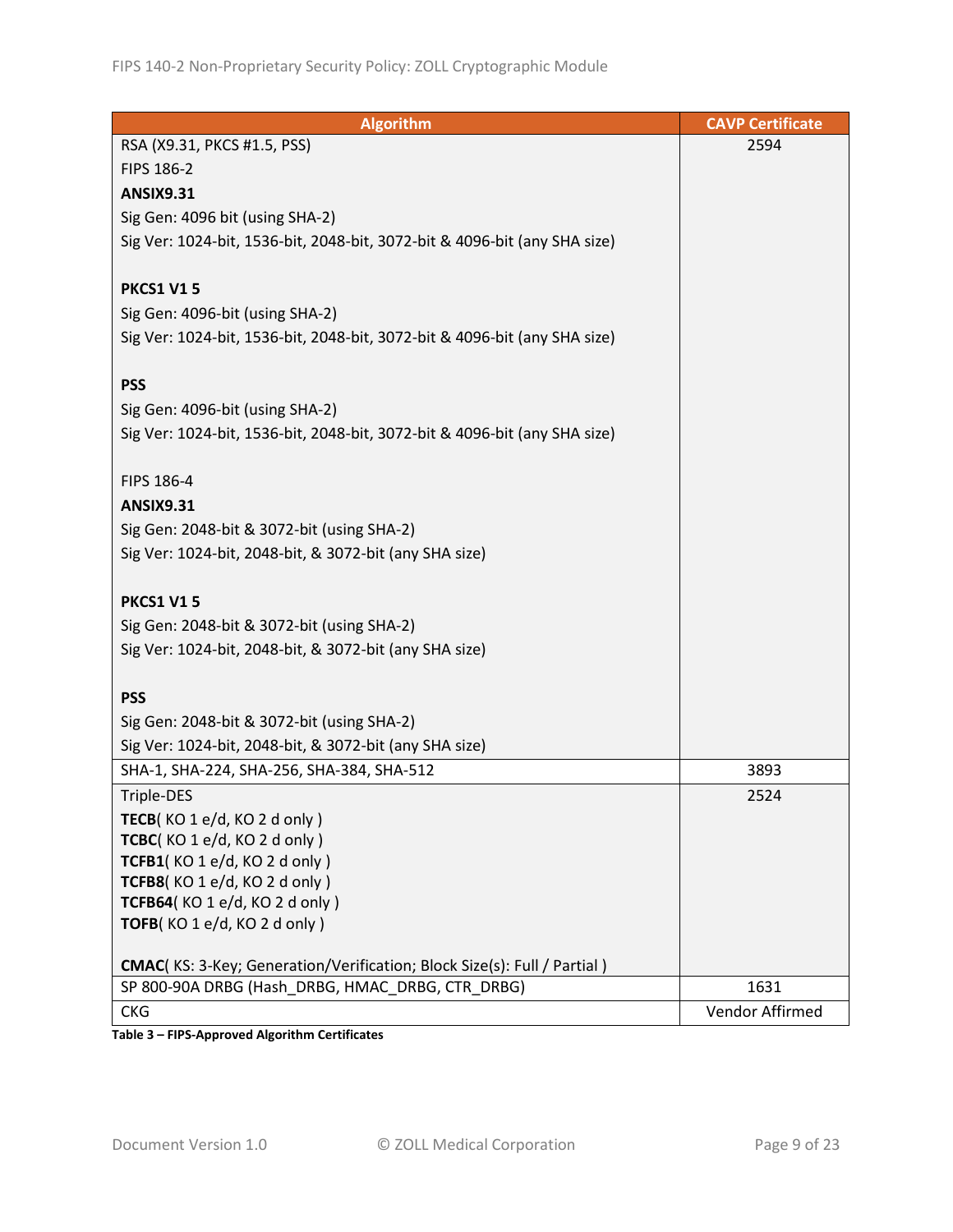### <span id="page-9-0"></span>**2.1.3 Non-Approved Algorithms**

The module supports a non-approved mode of operation. The algorithms listed in this section are not to be used by the operator in the FIPS Approved mode of operation.

The following algorithms shall not be used:

- AES XTS (  $(KS: XTS_128$  (  $(e/d)$   $(f/p)$  )  $KS: XTS_256$  (  $(e/d)$   $(f/p)$  ).
- EC Diffie Hellman
- RSA (key wrapping; key establishment methodology provides up to 256 bits of encryption strength)

The following algorithms are disallowed as of January 1, 2016 per the NIST SP 800-131A algorithm transitions:

- Random Number Generator Based on ANSI X9.31 Appendix A.2.4
- Two-Key Triple DES Encryption
- Dual EC DRBG

The following algorithms are disallowed as of January 1, 2014 per the NIST SP 800-131A algorithm transitions:

| <b>FIPS 186-4 DSA</b> | PQG Gen 1024-bit (any SHA size), 2048-bit & 3072-bit using SHA-1<br>Key Gen 1024-bit (any SHA size), 2048-bit & 3072-bit using SHA-1<br>Sig Gen 1024-bit (any SHA size), 2048-bit & 3072-bit using SHA-1 |
|-----------------------|----------------------------------------------------------------------------------------------------------------------------------------------------------------------------------------------------------|
| <b>FIPS 186-2 DSA</b> | PQG Gen 1024-bit (any SHA size)<br>Key Gen 1024-bit<br>Sig Gen 1024-bit (any SHA size), 2048-bit & 3072-bit using SHA-1                                                                                  |
| <b>FIPS 186-2 RSA</b> | <b>ANSIX9.31</b><br>Key Gen 1024 & 1536                                                                                                                                                                  |
|                       | <b>ANSIX9.31</b><br>Sig Gen 1024 & 1536 (any SHA size); 2048, 3072 & 4096 using SHA-1                                                                                                                    |
|                       | <b>PKCSI V15</b><br>Sig Gen 1024 & 1536 (any SHA size); 2048, 3072 & 4096 using SHA-1                                                                                                                    |
|                       | <b>PSS</b><br>Sig Gen 1024 & 1536 (any SHA size); 2048, 3072 & 4096 using SHA-1                                                                                                                          |
| <b>FIPS 186-4 RSA</b> | <b>ANSIX9.31</b>                                                                                                                                                                                         |

Sig Gen 1024 using SHA-1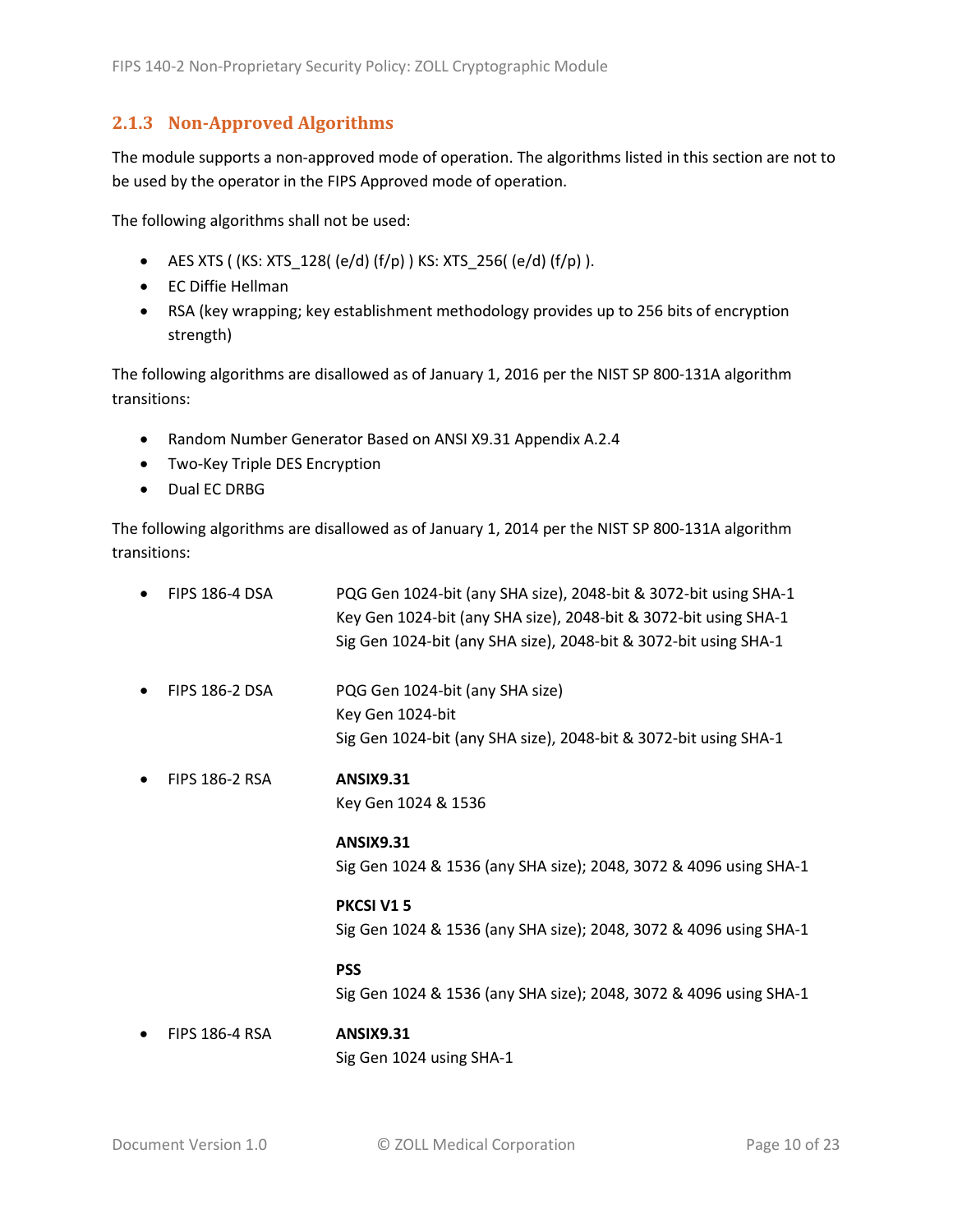# **PKCSI V1 5**

Sig Gen 1024 using SHA-1

### **PSS** Sig Gen 1024 using SHA-1

• FIPS 186-2 ECDSA **Key Pair Generation: Curves** P-192, K-163 & B-163 **Sig Gen Curves** All P, K & B • FIPS 186-4 ECDSA **Key Pair Generation: Curves** P-192, K-163 & B-163

> **Sig Gen Curves** P-224, P-256, P-384, P-521, K-233, K-283, K-409, K-571, B-233, B-283, B-409 & B-571) (using SHA-1) P-192-, K-163 & B-163 (any SHA size)

• CVL (ECC CDH KAS)

The following algorithms are disallowed as of September 1, 2020 per the FIPS 186-2 transitions:

- FIPS 186-2 RSA (X9.31, PKCS #1.5, PSS)
	- o **ANSIX9.31**
		- Key Gen: 2048-bit, 3072-bit & 4096-bit
		- Sig Gen: 2048-bit, 3072-bit (any SHA size)
		- Sig Gen: 4096-bit using SHA-1

#### o **PKCS1 V1 5**

- Sig Gen: 2048-bit, 3072-bit (any SHA size)
- Sig Gen: 4096-bit using SHA-1
- o **PSS**
	- Sig Gen: 2048-bit, 3072-bit (any SHA size)
	- Sig Gen: 4096-bit using SHA-1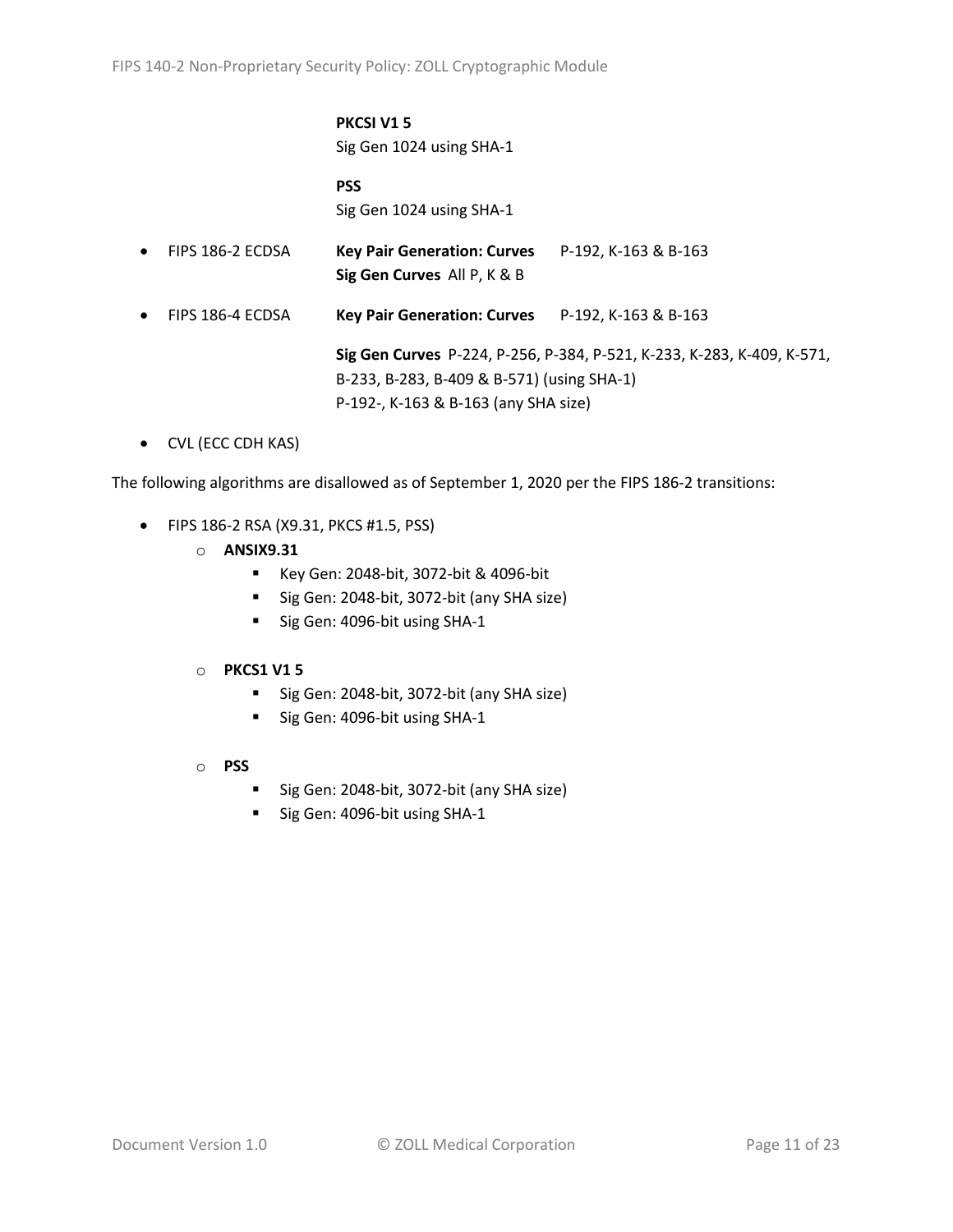FIPS 140-2 Non-Proprietary Security Policy: ZOLL Cryptographic Module

# <span id="page-11-0"></span>**2.2 Module Interfaces**





<span id="page-11-1"></span>**Figure 1 – Module Boundary and Interfaces Diagram**

The interfaces (ports) for the physical boundary include the computer keyboard port, mouse port, network port, USB ports, display and power plug. When operational, the module does not transmit any information across these physical ports because it is a software cryptographic module. Therefore, the module's interfaces are purely logical and are provided through the Application Programming Interface (API) that a calling daemon can operate. The logical interfaces expose services that applications directly call, and the API provides functions that may be called by a referencing application (see Sectio[n 2.3](#page-12-0) – [Roles, Services, and Authentication](#page-12-0) for the list of available functions). The module distinguishes between logical interfaces by logically separating the information according to the defined API.

The API provided by the module is mapped onto the FIPS 140-2 logical interfaces: data input, data output, control input, and status output. Each of the FIPS 140-2 logical interfaces relates to the module's callable interface, as follows: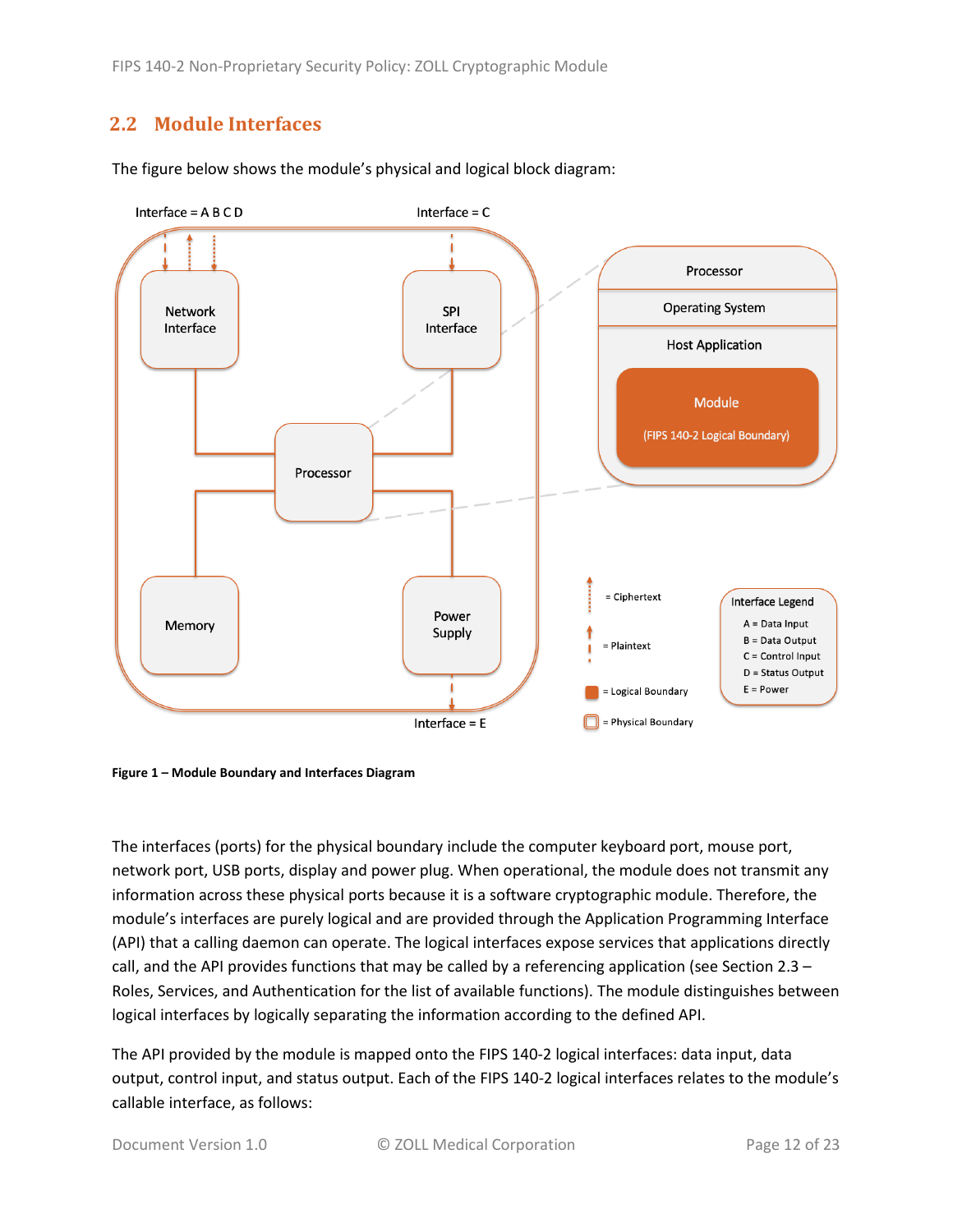| <b>FIPS 140-2 Interface</b> | <b>Logical Interface</b>          | <b>Module Physical Interface</b> |
|-----------------------------|-----------------------------------|----------------------------------|
| Data Input                  | Input parameters of API function  | Network Interface                |
|                             | calls                             |                                  |
| Data Output                 | Output parameters of API function | Network Interface                |
|                             | calls                             |                                  |
| Control Input               | API function calls                | Network Interface, SPI Interface |
| <b>Status Output</b>        | For FIPS mode, function calls     | Network Interface                |
|                             | returning status information and  |                                  |
|                             | return codes provided by API      |                                  |
|                             | function calls.                   |                                  |
| Power                       | <b>None</b>                       | Power Supply                     |

#### **Table 4 – Logical Interface / Physical Interface Mapping**

As shown in Figure 1 – [Module Boundary and Interfaces Diagram](#page-11-1) and Table 5 – Module [Services, Roles,](#page-13-3) [and Descriptions,](#page-13-3) the output data path is provided by the data interfaces and is logically disconnected from processes performing key generation or zeroization. No key information will be output through the data output interface when the module zeroizes keys.

# <span id="page-12-0"></span>**2.3 Roles, Services, and Authentication**

The module supports a Crypto Officer and a User role. The module does not support a Maintenance role. The User and Crypto-Officer roles are implicitly assumed by the entity accessing services implemented by the Module.

### <span id="page-12-1"></span>**2.3.1 Operator Services and Descriptions**

The module supports services that are available to users in the various roles. All of the services are described in detail in the module's user documentation. The following table shows the services available to the various roles and the access to cryptographic keys and CSPs resulting from services:

| <b>Service</b>                     | <b>Roles</b>   | <b>CSP</b> / Algorithm                  | <b>Permission</b>           |
|------------------------------------|----------------|-----------------------------------------|-----------------------------|
| Module initialization              | Crypto         | None                                    | CO:                         |
|                                    | <b>Officer</b> |                                         | execute                     |
| Symmetric<br>encryption/decryption | User           | AES Key, Triple-DES Key                 | User:<br>read/write/execute |
| Digital signature                  | User           | RSA Private Key, DSA Private Key, ECDSA | User:                       |
| generation                         |                | private key                             | read/write/execute          |
| <b>Digital Signature</b>           | User           | RSA Public Key, DSA Public Key, ECDSA   | User:                       |
| verification                       |                | Public Key                              | read/write/execute          |
| Symmetric key                      | User           | AES Key, Triple-DES Key                 | User:                       |
| generation                         |                |                                         | read/write/execute          |
| Asymmetric key                     | User           | DSA Private Key, ECDSA private key      | User:                       |
| generation                         |                |                                         | read/write/execute          |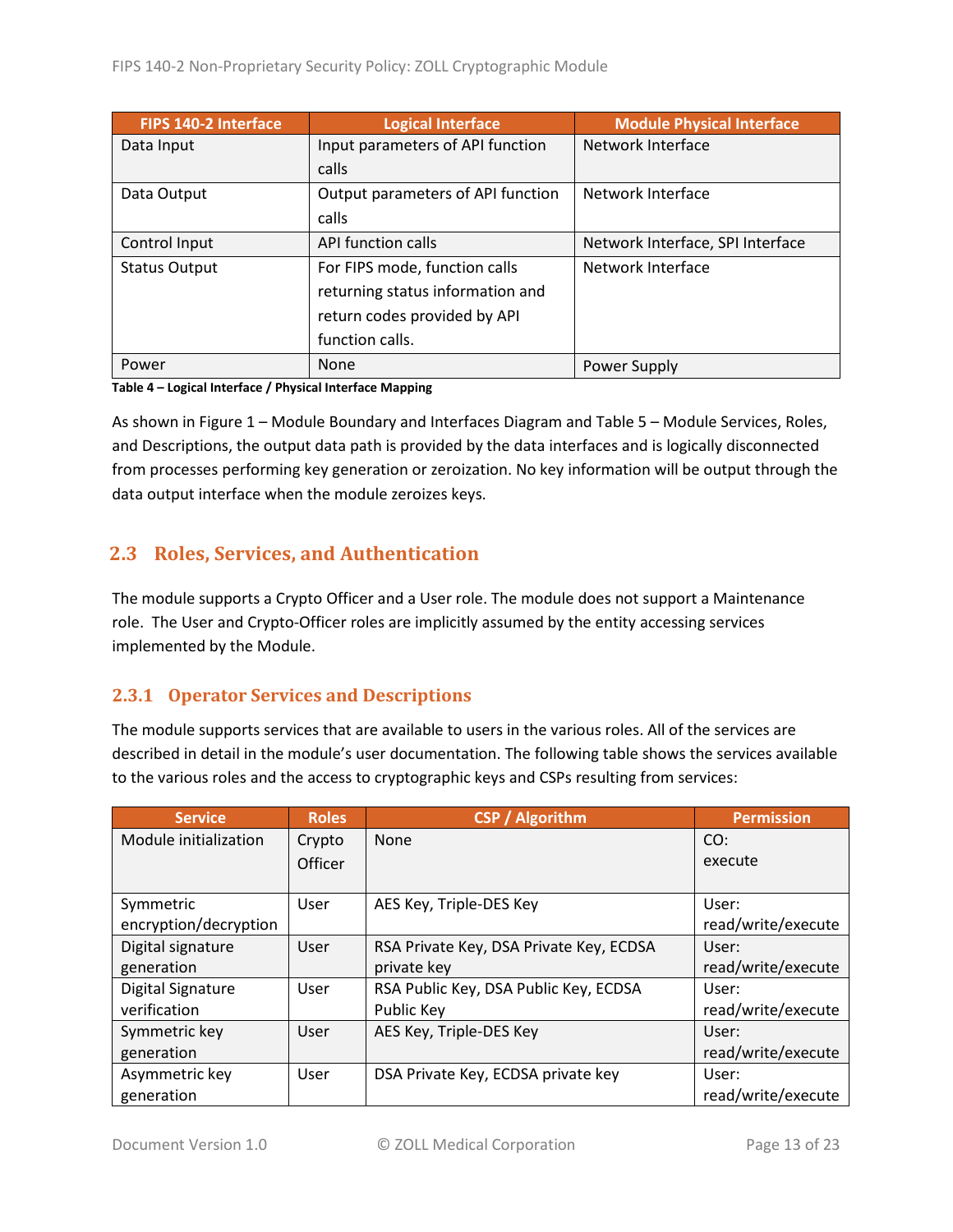| Keyed Hash (HMAC)    | User        | <b>HMAC Key</b>                        | User:              |
|----------------------|-------------|----------------------------------------|--------------------|
|                      |             | HMAC SHA-1, HMAC SHA-224, HMAC SHA-    | read/write/execute |
|                      |             | 256, HMAC SHA-384, HMAC SHA-512        |                    |
| Message digest (SHS) | <b>User</b> | SHA-1, SHA-224, SHA-256, SHA-384, SHA- | User:              |
|                      |             | 512                                    | read/write/execute |
| Random number        | User        | DRBG Internal State, DRBG Entropy      | User:              |
| generation           |             |                                        | read/write/execute |
| Show status          | Crypto      | None                                   | User and CO:       |
|                      | Officer     |                                        | execute            |
|                      | User        |                                        |                    |
| Self test            | User        | <b>None</b>                            | User:              |
|                      |             |                                        | read/execute       |
| Zeroize              | Crypto      | All CSPs                               | CO:                |
|                      | Officer     |                                        | read/write/execute |
|                      | User        |                                        |                    |

#### <span id="page-13-3"></span>**Table 5 – Module Services, Roles, and Descriptions**

The operator is required to review the sections *Approved Cryptographic Algorithms*, *Non-Approved but Allowed Cryptographic Algorithms*, *Non-Approved Cryptographic Algorithms*, and *Guidance and Secure Operation* to ensure only approved algorithms are used.

### <span id="page-13-0"></span>**2.3.2 Operator Authentication**

As required by FIPS 140-2, there are two roles (a Crypto Officer role and User role) in the module that operators may assume. As allowed by Level 1, the module does not support authentication to access services. As such, there are no applicable authentication policies. Access control policies are implicitly defined by the services available to the roles as specified in Table 5 – Module [Services, Roles,](#page-13-3) and [Descriptions.](#page-13-3)

## <span id="page-13-1"></span>**2.4 Physical Security**

This section of requirements does not apply to this module. The module is a software-only module and does not implement any physical security mechanisms.

## <span id="page-13-2"></span>**2.5 Operational Environment**

The module operates on a general purpose computer (GPC) running a general purpose operating system (GPOS). For FIPS purposes, the module is running on this operating system in single user mode which does not require any additional configuration to meet the FIPS requirements.

The module was tested on the following platform:

• CentOS 7.3 running on a Dell Optiplex 755 with an Intel Celeron processor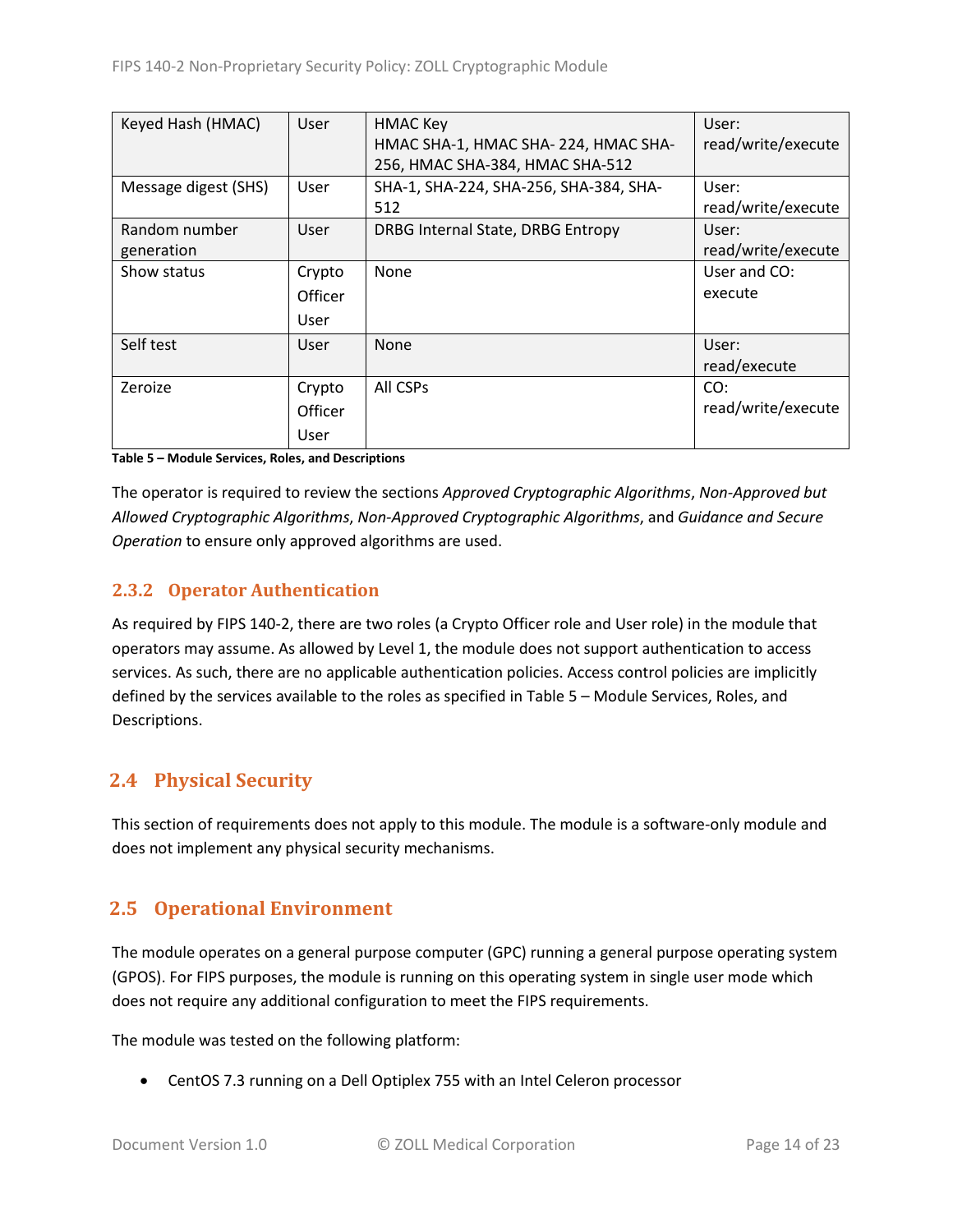The cryptographic module is also supported on the following operating environments for which operational testing and algorithm testing was not performed:

• Zoll Linux 3.0 ARM processor

Compliance is maintained for other versions of the respective operating system family where the binary is unchanged. No claim can be made as to the correct operation of the module or the security strengths of the generated keys when ported to an operational environment which is not listed on the validation certificate.

The GPC(s) used during testing met Federal Communications Commission (FCC) FCC Electromagnetic Interference (EMI) and Electromagnetic Compatibility (EMC) requirements for business use as defined by 47 Code of Federal Regulations, Part15, Subpart B. FIPS 140-2 validation compliance is maintained when the module is operated on other versions of the GPOS running in single user mode, assuming that the requirements outlined in NIST IG G.5 are met.

# <span id="page-14-0"></span>**2.6 Cryptographic Key Management**

| <b>Keys and CSPs</b> | <b>Storage</b><br><b>Locations</b> | <b>Storage</b><br><b>Method</b> | <b>Input</b><br><b>Method</b> | <b>Output</b><br><b>Method</b> | <b>Zeroization</b> | <b>Access</b> |
|----------------------|------------------------------------|---------------------------------|-------------------------------|--------------------------------|--------------------|---------------|
| AES Key (128,        | <b>RAM</b>                         | Plaintext                       | API call                      | None                           | power cycle        | CO: RWD       |
| 192, 256 bits)       |                                    |                                 | parameter                     |                                | cleanse()          |               |
|                      |                                    |                                 |                               |                                |                    | U: RWD        |
| Encrypt/Decrypt      |                                    |                                 |                               |                                |                    |               |
| operations           |                                    |                                 |                               |                                |                    |               |
| Used to generate     |                                    |                                 |                               |                                |                    |               |
| and verify MACs      |                                    |                                 |                               |                                |                    |               |
| with AES as part     |                                    |                                 |                               |                                |                    |               |
| of the CMAC          |                                    |                                 |                               |                                |                    |               |
| algorithm.           |                                    |                                 |                               |                                |                    |               |
| Triple-DES Key       | <b>RAM</b>                         | Plaintext                       | API call                      | None                           | power cycle        | CO: RWD       |
| $(168 \text{ bits})$ |                                    |                                 | parameter                     |                                | cleanse()          |               |
|                      |                                    |                                 |                               |                                |                    | U: RWD        |
| Used for             |                                    |                                 |                               |                                |                    |               |
| Encrypt/Decrypt      |                                    |                                 |                               |                                |                    |               |
| operations.          |                                    |                                 |                               |                                |                    |               |
| Used for             |                                    |                                 |                               |                                |                    |               |
| generating and       |                                    |                                 |                               |                                |                    |               |
| verifying MACs       |                                    |                                 |                               |                                |                    |               |
| with Triple-DES      |                                    |                                 |                               |                                |                    |               |
| as part of the       |                                    |                                 |                               |                                |                    |               |
| CMAC algorithm.      |                                    |                                 |                               |                                |                    |               |

The table below provides a complete list of Critical Security Parameters used within the module: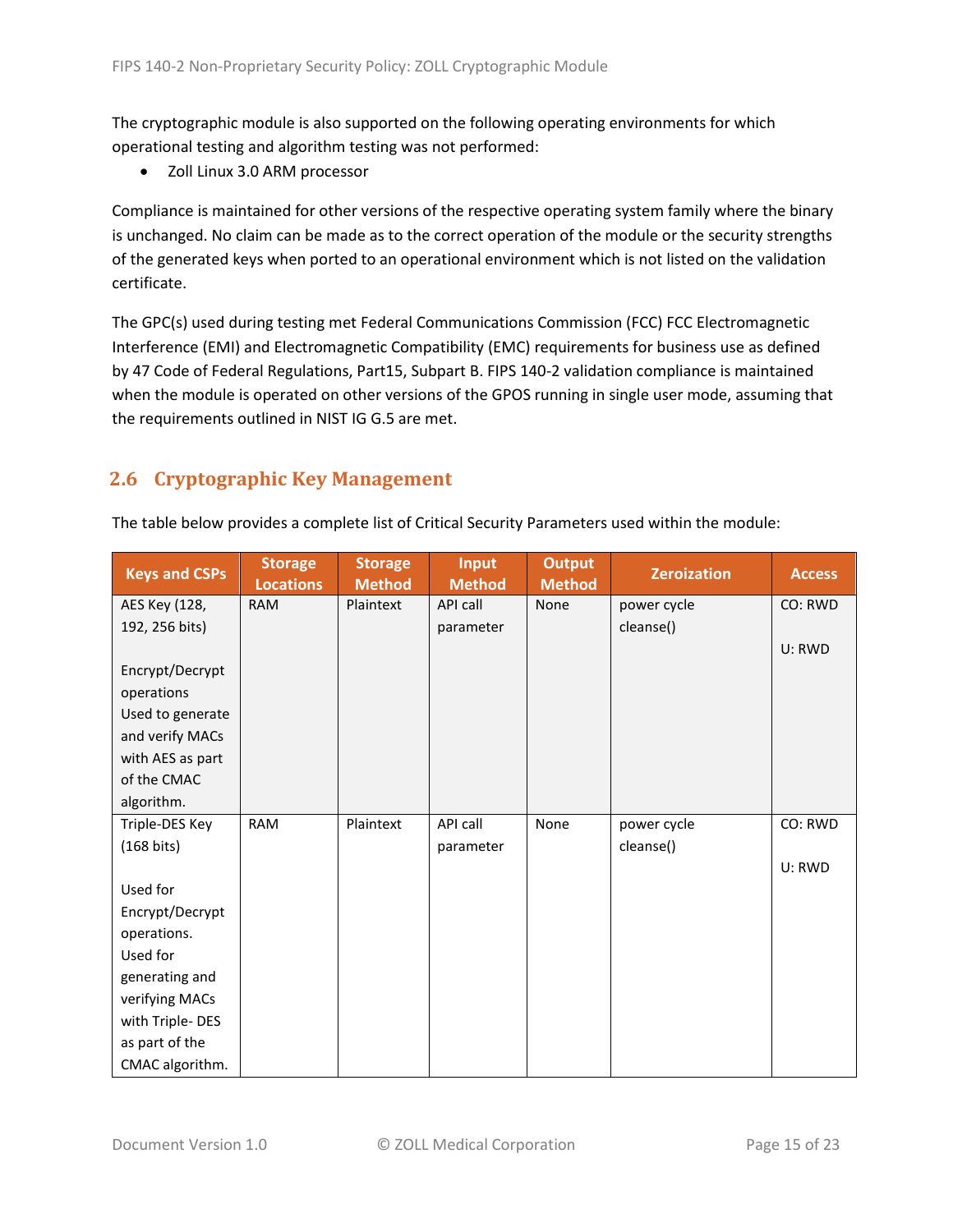| <b>Keys and CSPs</b>  | <b>Storage</b><br><b>Locations</b> | <b>Storage</b><br><b>Method</b> | <b>Input</b><br><b>Method</b> | <b>Output</b><br><b>Method</b> | <b>Zeroization</b> | <b>Access</b> |
|-----------------------|------------------------------------|---------------------------------|-------------------------------|--------------------------------|--------------------|---------------|
| RSA Public Key        | <b>RAM</b>                         | Plaintext                       | API call                      | API call                       | power cycle        | CO: RWD       |
| (1024, 1536,          |                                    |                                 | parameter                     | parameter                      | cleanse()          |               |
| 2048, 3072, 4096      |                                    |                                 |                               |                                |                    | U: RWD        |
| bits)                 |                                    |                                 |                               |                                |                    |               |
|                       |                                    |                                 |                               |                                |                    |               |
| <b>RSA</b>            |                                    |                                 |                               |                                |                    |               |
| public/private        |                                    |                                 |                               |                                |                    |               |
| keys used to sign     |                                    |                                 |                               |                                |                    |               |
| and verify data.      |                                    |                                 |                               |                                |                    |               |
| RSA Private Key       | <b>RAM</b>                         | Plaintext                       | API call                      | API call                       | power cycle        | CO: RWD       |
| (2048, 3072,          |                                    |                                 | parameter                     | parameter                      | cleanse()          |               |
| 4096 bits)            |                                    |                                 |                               |                                |                    | U: RWD        |
|                       |                                    |                                 |                               |                                |                    |               |
| <b>RSA</b>            |                                    |                                 |                               |                                |                    |               |
| public/private        |                                    |                                 |                               |                                |                    |               |
| keys used to sign     |                                    |                                 |                               |                                |                    |               |
| and verify data.      |                                    |                                 |                               |                                |                    |               |
| <b>DSA Public Key</b> | <b>RAM</b>                         | Plaintext                       | API call                      | API call                       | power cycle        | CO: RWD       |
| (1024, 2048, and      |                                    |                                 | parameter                     | parameter                      | cleanse()          |               |
| 3072 bits)            |                                    |                                 |                               |                                |                    | U: RWD        |
| <b>DSA</b>            |                                    |                                 |                               |                                |                    |               |
| public/private        |                                    |                                 |                               |                                |                    |               |
| keys used to sign     |                                    |                                 |                               |                                |                    |               |
| and verify data.      |                                    |                                 |                               |                                |                    |               |
| DSA Private Key       | <b>RAM</b>                         | Plaintext                       | API call                      | API call                       | power cycle        | CO: RWD       |
| (2048 and 3072        |                                    |                                 | parameter                     | parameter                      | cleanse()          |               |
| bits)                 |                                    |                                 |                               |                                |                    | U: RWD        |
|                       |                                    |                                 |                               |                                |                    |               |
| <b>DSA</b>            |                                    |                                 |                               |                                |                    |               |
| public/private        |                                    |                                 |                               |                                |                    |               |
| keys used to sign     |                                    |                                 |                               |                                |                    |               |
| and verify data.      |                                    |                                 |                               |                                |                    |               |
| HMAC Key (≥ 112       | <b>RAM</b>                         | Plaintext                       | API call                      | API call                       | power cycle        | CO: RWD       |
| bits)                 |                                    |                                 | parameter                     | parameter                      | cleanse()          |               |
|                       |                                    |                                 |                               |                                |                    | U: RWD        |
| HMAC keys used        |                                    |                                 |                               |                                |                    |               |
| to generate and       |                                    |                                 |                               |                                |                    |               |
| verify MACs on        |                                    |                                 |                               |                                |                    |               |
| data.                 |                                    |                                 |                               |                                |                    |               |
| <b>Integrity Key</b>  | Module                             | Plaintext                       | None                          | None                           | None               | CO: RWD       |
|                       | Binary                             |                                 |                               |                                |                    |               |
|                       |                                    |                                 |                               |                                |                    | U: RWD        |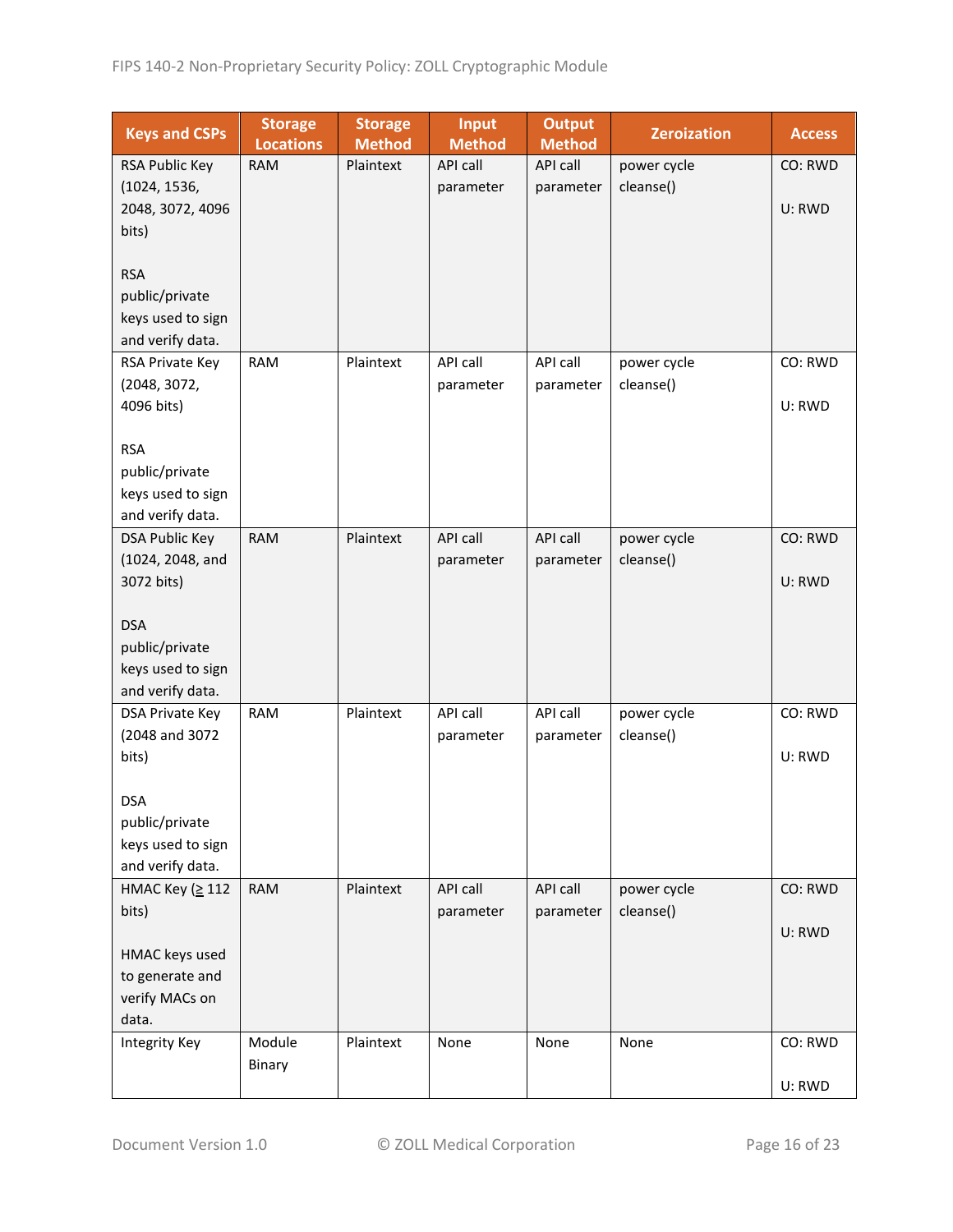| <b>Keys and CSPs</b>             | <b>Storage</b><br><b>Locations</b> | <b>Storage</b><br><b>Method</b> | <b>Input</b><br><b>Method</b> | <b>Output</b><br><b>Method</b> | <b>Zeroization</b> | <b>Access</b> |
|----------------------------------|------------------------------------|---------------------------------|-------------------------------|--------------------------------|--------------------|---------------|
| <b>ECDSA Private</b>             | <b>RAM</b>                         | Plaintext                       | API call                      | API call                       | power cycle        | CO: RWD       |
| Key (PKG: Curves                 |                                    |                                 | parameter                     | parameter                      | cleanse()          |               |
| (P-224, P-256, P-                |                                    |                                 |                               |                                |                    | U: RWD        |
| 384, P-521, K-                   |                                    |                                 |                               |                                |                    |               |
| 233, K-283, K-                   |                                    |                                 |                               |                                |                    |               |
| 409, K-571, B-                   |                                    |                                 |                               |                                |                    |               |
| 233, B-283, B-                   |                                    |                                 |                               |                                |                    |               |
| 409 & B-571)                     |                                    |                                 |                               |                                |                    |               |
| PKV: Curves All                  |                                    |                                 |                               |                                |                    |               |
| <b>P, K &amp; B</b>              |                                    |                                 |                               |                                |                    |               |
|                                  |                                    |                                 |                               |                                |                    |               |
|                                  |                                    |                                 |                               |                                |                    |               |
| <b>ECDSA</b> keys                |                                    |                                 |                               |                                |                    |               |
| public/private                   |                                    |                                 |                               |                                |                    |               |
| keys used to sign                |                                    |                                 |                               |                                |                    |               |
| and verify data.                 |                                    |                                 |                               |                                |                    |               |
|                                  |                                    |                                 | API call                      | API call                       |                    | CO: RWD       |
| <b>ECDSA Public Key</b>          | RAM                                | Plaintext                       |                               |                                | power cycle        |               |
| (PKG: Curves (P-                 |                                    |                                 | parameter                     | parameter                      | cleanse()          |               |
| 224, P-256, P-                   |                                    |                                 |                               |                                |                    | U: RWD        |
| 384, P-521, K-                   |                                    |                                 |                               |                                |                    |               |
| 233, K-283, K-                   |                                    |                                 |                               |                                |                    |               |
| 409, K-571, B-                   |                                    |                                 |                               |                                |                    |               |
| 233, B-283, B-                   |                                    |                                 |                               |                                |                    |               |
| 409 & B-571)                     |                                    |                                 |                               |                                |                    |               |
| PKV: Curves All                  |                                    |                                 |                               |                                |                    |               |
| <b>P, K &amp; B</b>              |                                    |                                 |                               |                                |                    |               |
|                                  |                                    |                                 |                               |                                |                    |               |
|                                  |                                    |                                 |                               |                                |                    |               |
| <b>ECDSA</b> keys                |                                    |                                 |                               |                                |                    |               |
| public/private                   |                                    |                                 |                               |                                |                    |               |
| keys used to sign                |                                    |                                 |                               |                                |                    |               |
| and verify data.                 |                                    |                                 |                               |                                |                    |               |
| <b>DRBG Internal</b>             | <b>RAM</b>                         | Plaintext                       | None                          | None                           | power cycle        | CO: RWD       |
| state (V,C, Key                  |                                    |                                 |                               |                                | cleanse()          |               |
| value)                           |                                    |                                 |                               |                                |                    | U: RWD        |
|                                  |                                    |                                 |                               |                                |                    |               |
| V and key are<br>used as part of |                                    |                                 |                               |                                |                    |               |
|                                  |                                    |                                 |                               |                                |                    |               |
| HMAC and CTR                     |                                    |                                 |                               |                                |                    |               |
| DRBG process. V                  |                                    |                                 |                               |                                |                    |               |
| and C are used as                |                                    |                                 |                               |                                |                    |               |
| part of HASH                     |                                    |                                 |                               |                                |                    |               |
| DRBG process.                    |                                    |                                 |                               |                                |                    |               |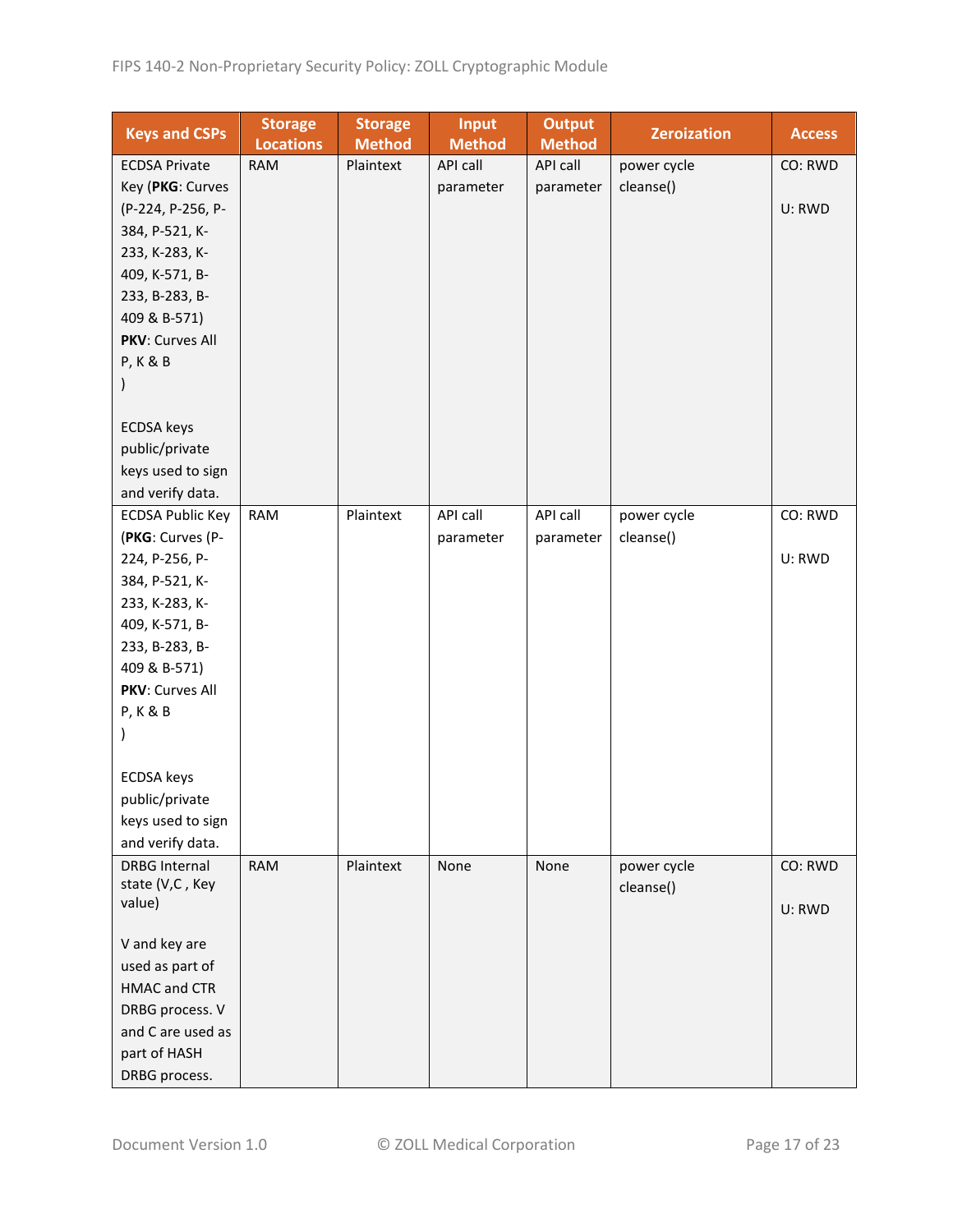| <b>Keys and CSPs</b> | <b>Storage</b><br><b>Locations</b> | <b>Storage</b><br>Method | Input<br><b>Method</b> | <b>Output</b><br><b>Method</b> | <b>Zeroization</b> | <b>Access</b> |
|----------------------|------------------------------------|--------------------------|------------------------|--------------------------------|--------------------|---------------|
| <b>DRBG Entropy</b>  | <b>RAM</b>                         | Plaintext                | API call               | None                           | power cycle        | CO: RWD       |
|                      |                                    |                          | parameter              |                                | cleanse()          |               |
| Entropy input        |                                    |                          |                        |                                |                    | U: RWD        |
| strings used as      |                                    |                          |                        |                                |                    |               |
| part of the DRBG     |                                    |                          |                        |                                |                    |               |
| process.             |                                    |                          |                        |                                |                    |               |

 $R = Read$  W = Write D = Delete

#### **Table 6 – Module Keys/CSPs**

*Please note that keys can be generated by the module for the services that require those keys, but the keys will always be input via an API call.*

The application that uses the module is responsible for appropriate destruction and zeroization of the key material. The module provides functions for key allocation and destruction which overwrite the memory that is occupied by the key information with zeros before it is deallocated.

### <span id="page-17-0"></span>**2.6.1 Random Number Generation**

The module uses SP800-90A DRBGs for creation of asymmetric and symmetric keys.

The module accepts input from entropy sources external to the cryptographic boundary for use as seed material for the module's Approved DRBGs. The calling application of the module shall use entropy sources that meet the security strength required for the random bit generation mechanism as shown in NIST Special Publication 800-90A Table 2 (Hash\_DRBG, HMAC\_DRBG) and Table 3 (CTR\_DRBG). At a minimum, the entropy source shall provide at least 128-bits of entropy to the DRBG.

The module performs continual tests on the random numbers it uses to ensure that the seed input to the Approved DRBGs do not have the same value. The module also performs continual tests on the output of the Approved DRBGs to ensure that consecutive random numbers do not repeat.

In accordance with FIPS 140-2 IG D.12, the cryptographic module performs Cryptographic Key Generation (CKG) for asymmetric keys as per NIST SP 800-133rev2 (vendor affirmed). The resulting symmetric key or asymmetric seed is an unmodified output from a DRBG.

The AES GCM IV generation is in compliance with the RFC5288 and RFC5289 and shall only be used for the TLS protocol version 1.2 to be compliant with [FIPS140-2 IG] IG A.5, provision 1 ("TLS protocol IV generation"); thus, the module is compliant with [SP800-52].

# <span id="page-17-1"></span>**2.6.2 Key/Critical Security Parameter (CSP) Authorized Access and Use by Role and Service/Function**

An authorized application as user (the User role) has access to all key data generated during the operation of the module.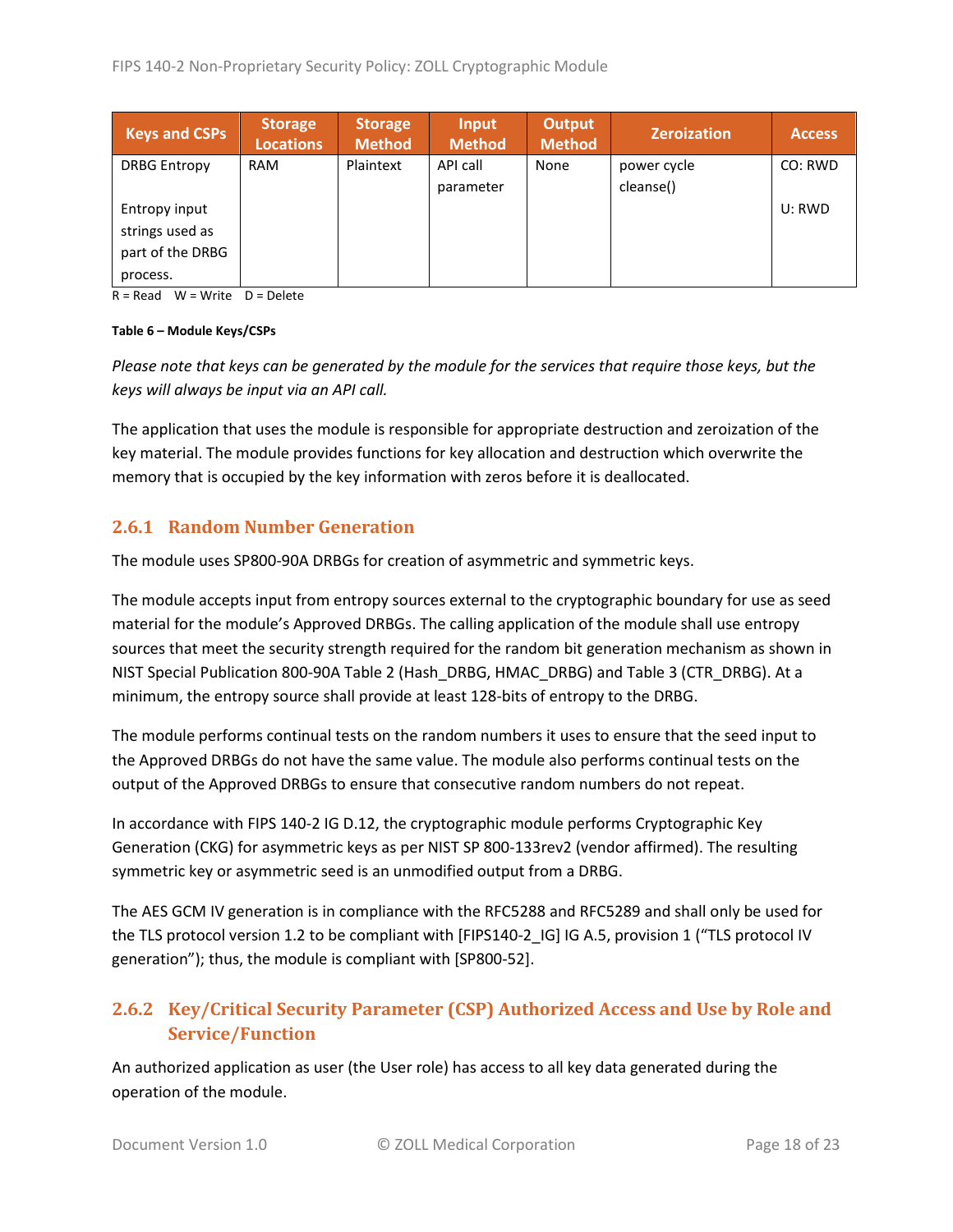### <span id="page-18-0"></span>**2.6.3 Key/CSP Storage**

Public and private keys are provided to the module by the calling process and are destroyed when released by the appropriate API function calls or during power cycle. The module does not perform persistent storage of keys.

### <span id="page-18-1"></span>**2.6.4 Key/CSP Zeroization**

The application is responsible for calling the appropriate destruction functions from the API. The destruction functions then overwrite the memory occupied by keys with zeros and deallocates the memory. This occurs during process termination / power cycle. Keys are immediately zeroized upon deallocation, which sufficiently protects the CSPs from compromise.

### <span id="page-18-2"></span>**2.7 Self-Tests**

FIPS 140-2 requires that the module perform self tests to ensure the integrity of the module and the correctness of the cryptographic functionality at start up. In addition some functions require continuous verification of function, such as the random number generator. All of these tests are listed and described in this section. In the event of a self-test error, the module will log the error and will halt. The module must be initialized into memory to resume function.

The following sections discuss the module's self-tests in more detail.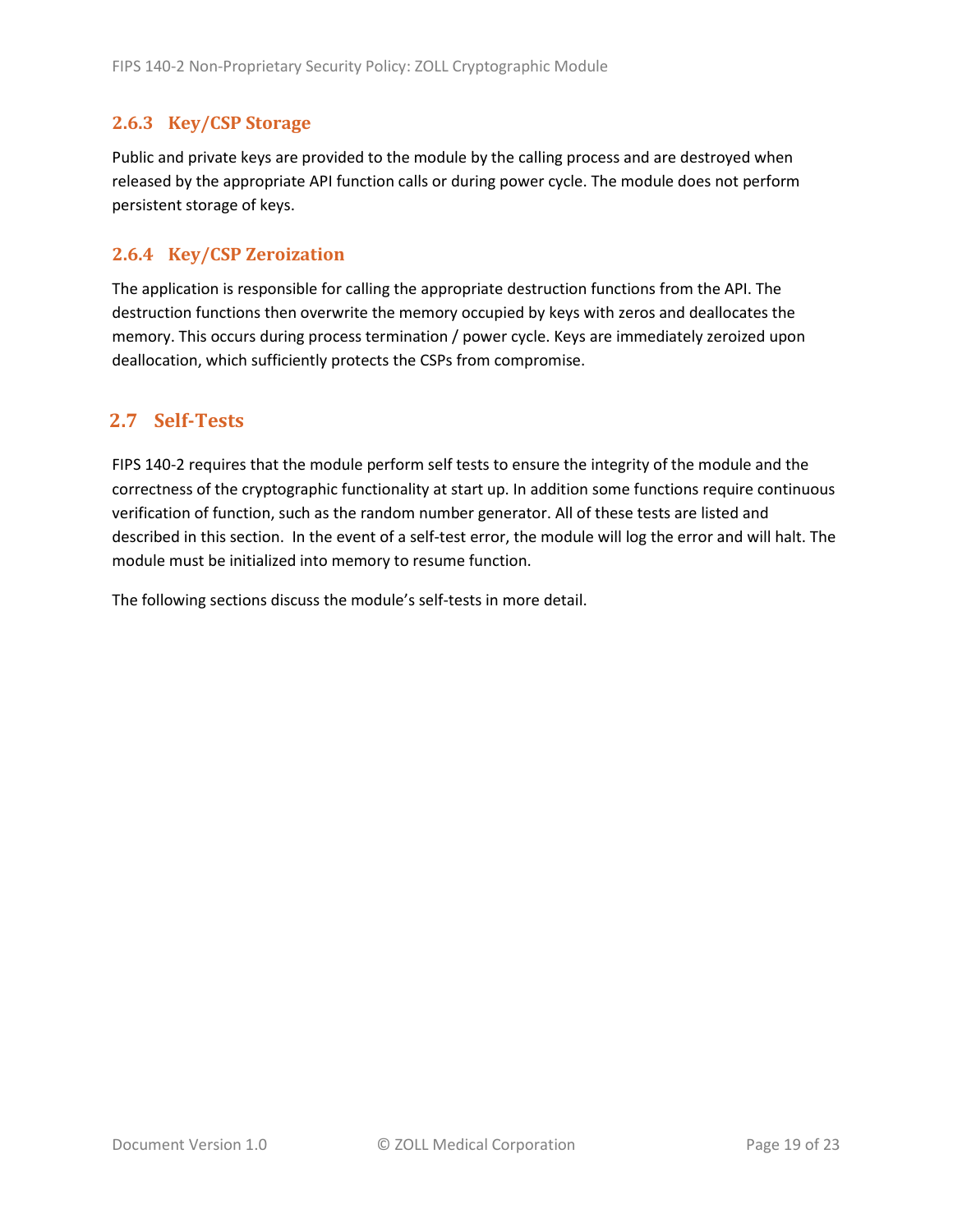### <span id="page-19-0"></span>**2.7.1 Power-On Self-Tests**

Power-on self-tests are executed automatically when the module is loaded into memory. The module verifies the integrity of the runtime executable using a HMAC-SHA1 digest computed at build time. If the fingerprints match, the power-up self-tests are then performed. If the power-up self-tests are successful, a flag is set to indicate the module is in FIPS mode (the operator is still required to follow the guidance in Section 3 to ensure the module is running in FIPS-approved mode of operation).

| <b>TYPE</b>                     | <b>DETAIL</b>                                                |  |  |  |  |
|---------------------------------|--------------------------------------------------------------|--|--|--|--|
| Software Integrity Check        | HMAC-SHA1 on all module components                           |  |  |  |  |
| Known Answer Tests <sup>1</sup> | AES ECB mode encrypt/decrypt 128-bit key length<br>$\bullet$ |  |  |  |  |
|                                 | AES CCM mode encrypt/decrypt 192-bit key length              |  |  |  |  |
|                                 | AES GCM mode encrypt/decrypt 256-bit key length              |  |  |  |  |
|                                 | AES CMAC CBC mode, encrypt/decrypt with 128,                 |  |  |  |  |
|                                 | 192, 256-bit key lengths                                     |  |  |  |  |
|                                 | $SHA-1$                                                      |  |  |  |  |
|                                 | HMAC-SHA1                                                    |  |  |  |  |
|                                 | HMAC-SHA224                                                  |  |  |  |  |
|                                 | HMAC-SHA256                                                  |  |  |  |  |
|                                 | HMAC-SHA384                                                  |  |  |  |  |
|                                 | HMAC-SHA512                                                  |  |  |  |  |
|                                 | RSA sign/verify using 2048 bit key, SHA-256, PKCS#1          |  |  |  |  |
|                                 | SP 800-90A DRBG (Hash DRBG, HMAC DRBG,<br>CTR DRBG)          |  |  |  |  |
|                                 | Triple-DES ECB mode encrypt/decrypt 3-key                    |  |  |  |  |
|                                 | Triple-DES CMAC CBC mode generate/verify 3-key<br>٠          |  |  |  |  |
| Pair-wise Consistency Tests     | DSA sign/verify using 2048 bit key, SHA-384<br>$\bullet$     |  |  |  |  |
|                                 | ECDSA keygen/sign/verify using P-224, K-233 and              |  |  |  |  |
|                                 | <b>SHA512</b>                                                |  |  |  |  |
|                                 | RSA (legacy test)                                            |  |  |  |  |

**Table 7 – Power-On Self-Tests**

Input, output, and cryptographic functions cannot be performed while the Module is in a self-test or error state because the module is single-threaded and will not return to the calling application until the power-up self tests are complete. If the power-up self tests fail, subsequent calls to the module will also fail - thus no further cryptographic operations are possible.

The Module performs power-up self-tests automatically during loading of the module by making use of default entry point (DEP) and no operator intervention is required.

<span id="page-19-1"></span><sup>1</sup> Note that all SHA-X KATs are tested as part of the respective HMAC SHA-X KAT. SHA-1 is also tested independently.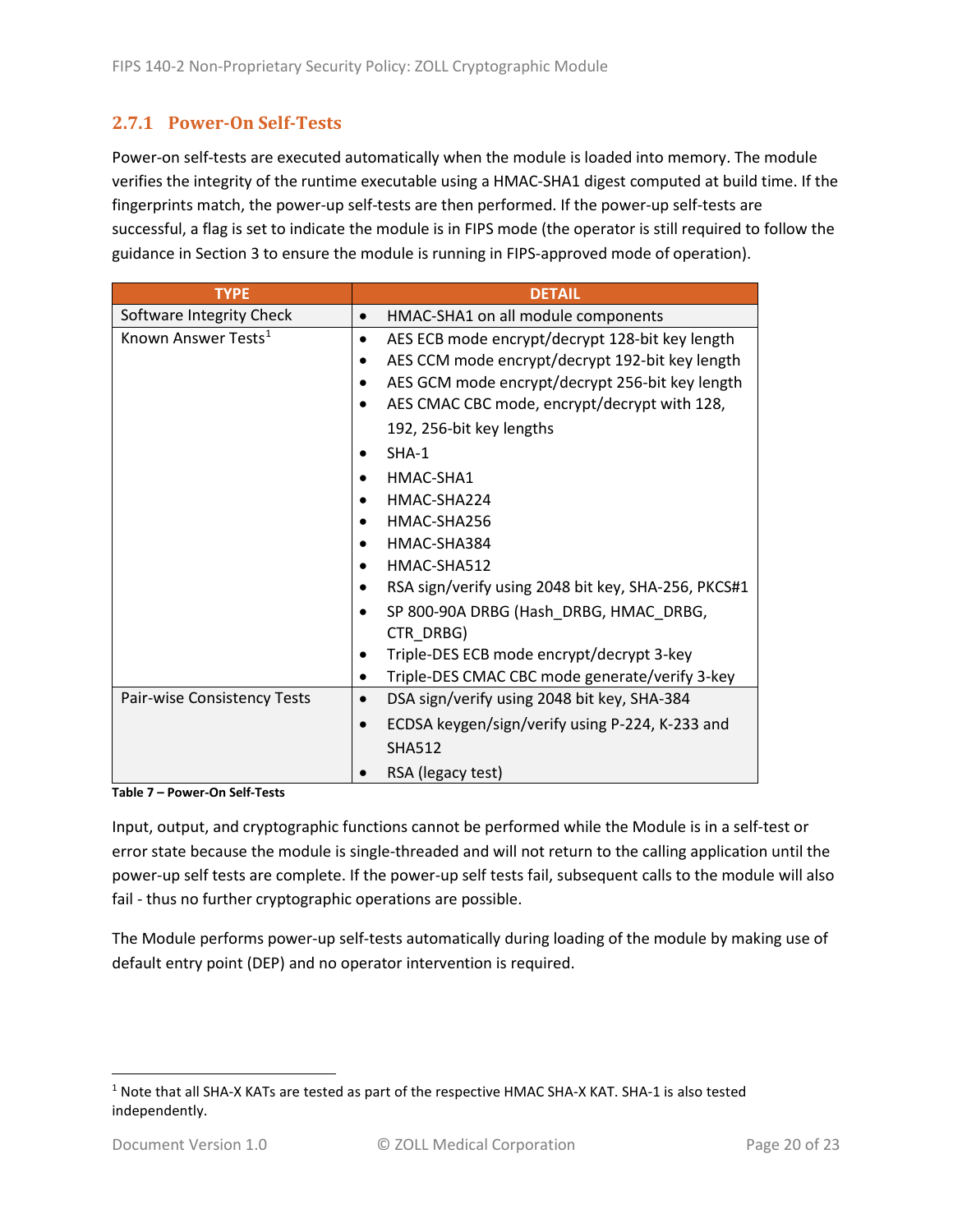### <span id="page-20-0"></span>**2.7.2 Conditional Self-Tests**

The module implements the following conditional self-tests upon key generation, or random number generation (respectively):

| <b>TYPE</b>                 | <b>DETAIL</b>                                                                                         |
|-----------------------------|-------------------------------------------------------------------------------------------------------|
| Pair-wise Consistency Tests | <b>DSA</b>                                                                                            |
|                             | RSA (legacy test not run in FIPS mode)                                                                |
|                             | <b>ECDSA</b>                                                                                          |
| <b>Continuous RNG Tests</b> | Performed on all Approved DRBGs, the non-<br>approved X9.31 RNG, and the non-approved<br>DUAL EC DRBG |
|                             | Please note the DRBG is Tested as required by [SP800-<br>90A] Section 11                              |

**Table 8 – Conditional Self-Tests**

## <span id="page-20-1"></span>**2.7.3 Cryptographic Function**

The module verifies the integrity of the runtime executable using a HMAC-SHA1 digest which is computed at build time. If this computed HMAC-SHA1 digest matches the stored, known digest, then the power-up self-test (consisting of the algorithm-specific Pairwise Consistency and Known Answer tests) is performed. If any component of the power-up self-test fails, an internal global error flag is set to prevent subsequent invocation of any cryptographic function calls. Any such power-up self test failure is a hard error that can only be recovered by reinstalling the module<sup>[2](#page-20-3)</sup>. The power-up self-tests may be performed at any time by reloading the module.

No operator intervention is required during the running of the self-tests.

## <span id="page-20-2"></span>**2.8 Mitigation of Other Attacks**

The Module does not contain additional security mechanisms beyond the requirements for FIPS 140-2 Level 1 cryptographic modules.

<span id="page-20-3"></span> $2$  The initialization function could be re-invoked but such re-invocation does not provide a means from recovering from an integrity test or known answer test failure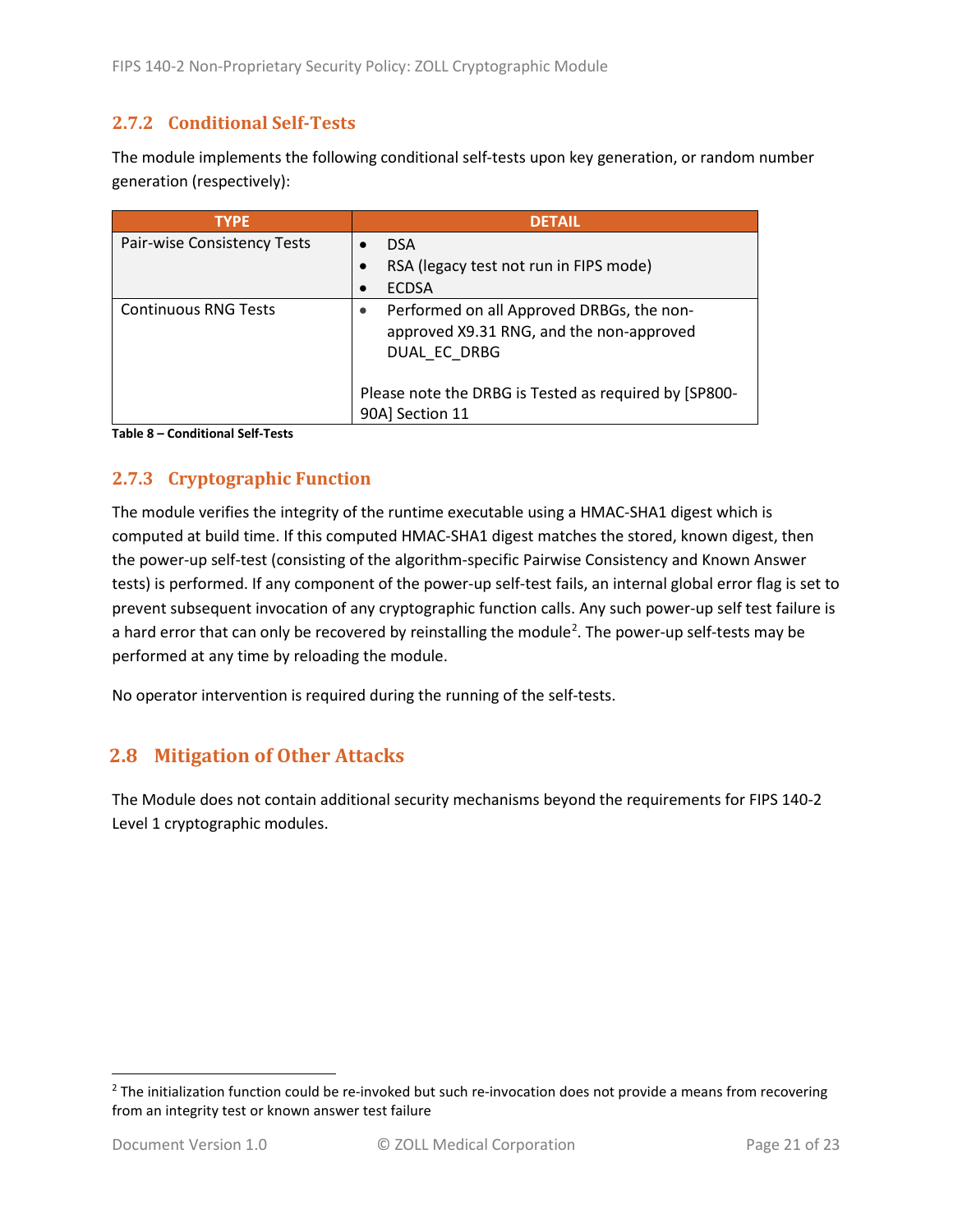# <span id="page-21-0"></span>**3 Guidance and Secure Operation**

## <span id="page-21-1"></span>**3.1 Crypto Officer Guidance**

### <span id="page-21-2"></span>**3.1.1 Software Installation**

The module is provided directly to solution developers and is not available for direct download to the general public. The module and its host application are to be installed on an operating system specified in Section [2.5](#page-13-2) or one where portability is maintained.

### <span id="page-21-3"></span>**3.1.2 Additional Rules of Operation**

- 1. The writable memory areas of the module (data and stack segments) are accessible only by the application so that the operating system is in "single user" mode, i.e. only the application has access to that instance of the module.
- 2. The operating system is responsible for multitasking operations so that other processes cannot access the address space of the process containing the module.

## <span id="page-21-4"></span>**3.2 User Guidance**

### <span id="page-21-5"></span>**3.2.1 General Guidance**

The module is not distributed as a standalone library and is only used in conjunction with the solution.

The end user of the operating system is also responsible for zeroizing CSPs via wipe/secure delete procedures.

If the module power is lost and restored, the calling application must ensure that any AES-GCM keys used for encryption or decryption are redistributed.

The counter portion of the IV is set by the module within its cryptographic boundary. When the IV exhausts the maximum number of possible values for a given session key, the first party to encounter this condition shall trigger a handshake to establish a new encryption key in accordance with RFC 5246.

The AES GCM IV generation is in compliance with the RFC5288 and RFC5289 and shall only be used for the TLS protocol version 1.2 to be compliant with [FIPS140-2 IG] IG A.5, provision 1 ("TLS protocol IV generation"); thus, the module is compliant with [SP800-52].

In the event the nonce\_explicit part of the IV exhausts the maximum number of possible values for a given session key, either party (the client or the server) that encounters this condition shall trigger a handshake to establish a new encryption key.